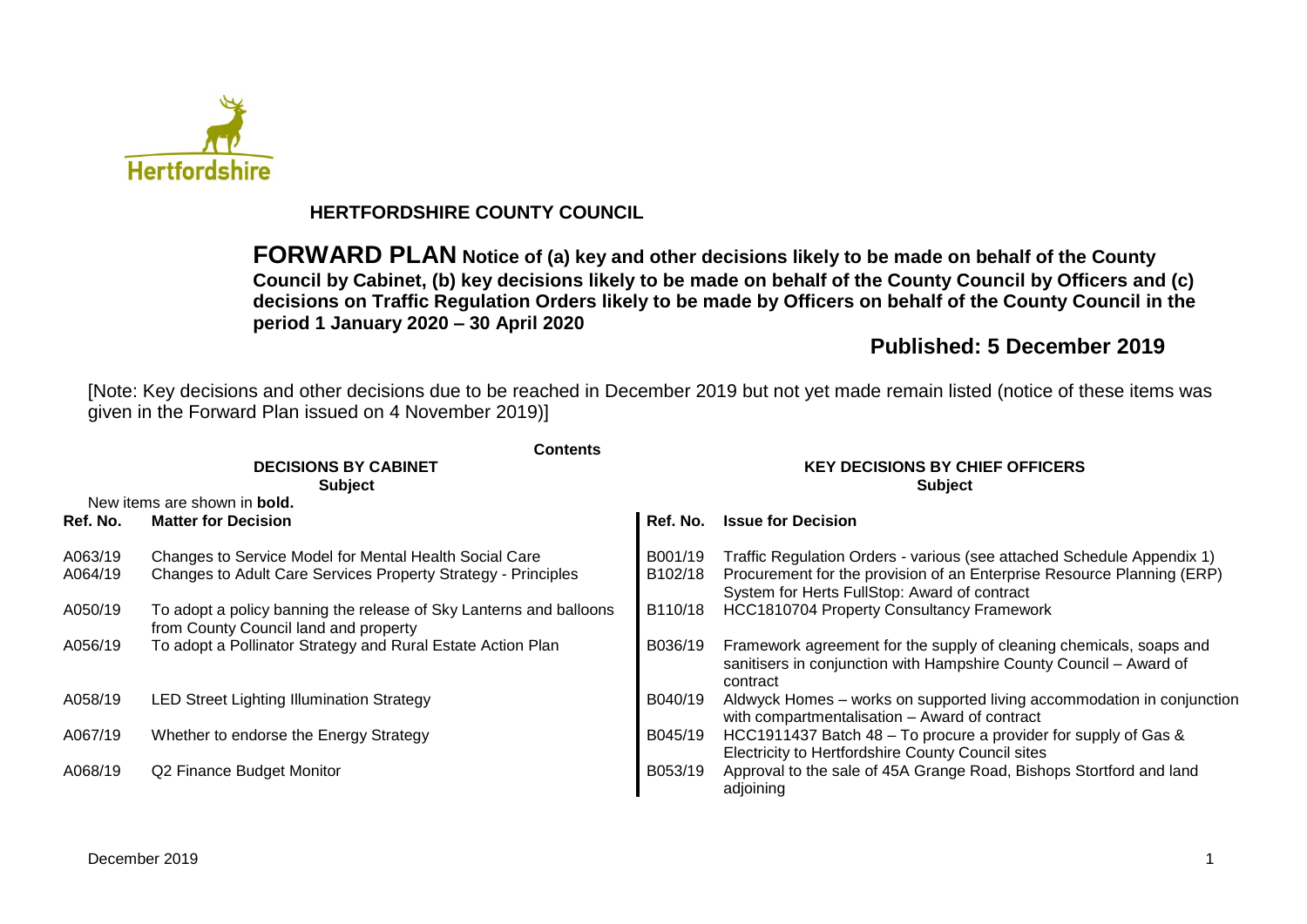| A073/19 | The Joint Agreement to Memorandum of Understanding from the<br>Hertfordshire Growth Board on behalf of all councils and the Local<br>Enterprise Partnership (LEP)                                                                                                                                                      | B056/19 | To establish a dynamic purchasing system for the provision of local bus and<br>school coach contracts transport services from 1st January 2020 for the<br>duration of five years |
|---------|------------------------------------------------------------------------------------------------------------------------------------------------------------------------------------------------------------------------------------------------------------------------------------------------------------------------|---------|----------------------------------------------------------------------------------------------------------------------------------------------------------------------------------|
| A076/19 | To appropriate strategic growth and planning sites in Hertfordshire to<br>be held for planning purposes of surplus assets                                                                                                                                                                                              | B063/19 | HCC1911647 - Roofing Works - Royston Fire & Ambulance Station,<br>Cranbourne Centre, Potters Bar, Cranbourne Library, Potters Bar                                                |
| A077/19 | Whether to agree to funding building works to enable the expansion<br>at the following Special Schools: Falconers, Bushey, by 7 places;<br>Breakspeare, Abbots Langley, by 8 places and The Collett, Hemel<br>Hempstead, to maintain numbers                                                                           | B075/19 | Retender Mobile Phone and associated technologies and services contract                                                                                                          |
| A078/19 | To consider the future of Land at London Road, Bishops Stortford                                                                                                                                                                                                                                                       | B077/19 | Agreement of Terms of Loans to Herts Living Limited in relation to projects<br>with the Joint Venture (Chalkdene)                                                                |
| A079/19 | Support the proposal to implement an alternative verge maintenance<br>approach during the 2020 maintenance season                                                                                                                                                                                                      | B082/19 | Award of contract - Internal refurbishment of Metrology Lab - relocated from<br>Apsley                                                                                           |
| A080/19 | To consider the viability for the development of an energy generation<br>project in Hertfordshire                                                                                                                                                                                                                      | B086/19 | Approval to the terms for a lease of land at Northgate Centre, Bishops<br>Stortford                                                                                              |
| A081/19 | Highway Infrastructure Asset Management Plan                                                                                                                                                                                                                                                                           | B087/19 | Provision of Extra Care Services - Award of contracts                                                                                                                            |
| A082/19 | Maintenance for Active Travel Strategy                                                                                                                                                                                                                                                                                 | B088/19 | The Supply of First Aid kits, Equipment & consumables                                                                                                                            |
| A083/19 | Transport Asset Management Plan, Asset Performance Report 2019                                                                                                                                                                                                                                                         | B089/19 | The Supply of Office books and Pads                                                                                                                                              |
| A084/19 | Consider the future of Land at Filbert Close, Hatfield                                                                                                                                                                                                                                                                 | B090/19 | (HCC1911637) Procurement and award of the Transport, Infrastructure and<br><b>Planning Framework</b>                                                                             |
| A097/19 | Astley Cooper school building repairs and replacement scope                                                                                                                                                                                                                                                            | B092/19 | HCC1911768 Bishops Stortford South - New 6 Form Entry Secondary<br>School                                                                                                        |
| A085/19 | Public Engagement & Consultation on the Integrated Plan Proposal                                                                                                                                                                                                                                                       | B093/19 | Procurement and award of contract to extend superfast fibre broadband to<br>the last % of rural business areas in Hertfordshire in line with DEFRA<br>funding provision          |
| A103/19 | Draft Integrated Plan 2020/2021 - 2022/2023                                                                                                                                                                                                                                                                            | B094/19 | Decision to tender Crisis Intervention Services                                                                                                                                  |
| A102/19 | Whether to agree to the statutory proposal on the amalgamation<br>of St Alban & St Stephen Catholic Infant and St Alban & St<br>Stephen Catholic Junior Schools [The closure of St Alban & St<br>Stephen Catholic Infant School and the extension of the age<br>range of St Alban & St Stephen Catholic Junior School] | B095/19 | Consider the Future of Former Redbourn Library                                                                                                                                   |
| A074/19 | Review of 'Adults with disabilities Short Breaks'                                                                                                                                                                                                                                                                      | B096/19 | Consider the Future of Land adjacent to Hitchin Fire Station                                                                                                                     |
| A045/19 | Approval to undertake a public consultation on the Draft Waste Local<br>Plan (2021-2036)                                                                                                                                                                                                                               | B097/19 | To authorise the terms of sale of Land at London Road Bishops Stortford                                                                                                          |
| A051/19 | Adoption of revised Minerals and Waste Development Scheme                                                                                                                                                                                                                                                              | B098/19 | To authorise the terms of an agreement with the Governing Body of Thorley<br>Hill Primary School, Bishops Stortford                                                              |
| A075/19 | Determination of Hertfordshire County Council's admission<br>arrangements for 2021/2022 following consultation                                                                                                                                                                                                         | B099/19 | To authorise the terms of an agreement with The Bishops Stortford High<br>School regarding its relocation to Land north of St James Way, Bishops<br>Stortford                    |
| A055/19 | Former Highways Depot, Station Road, Watton at Stone - Consider<br>the future of                                                                                                                                                                                                                                       | B100/19 | To agree the terms of an Infrastructure agreement for Land north of St<br>James Way, Bishops Stortford                                                                           |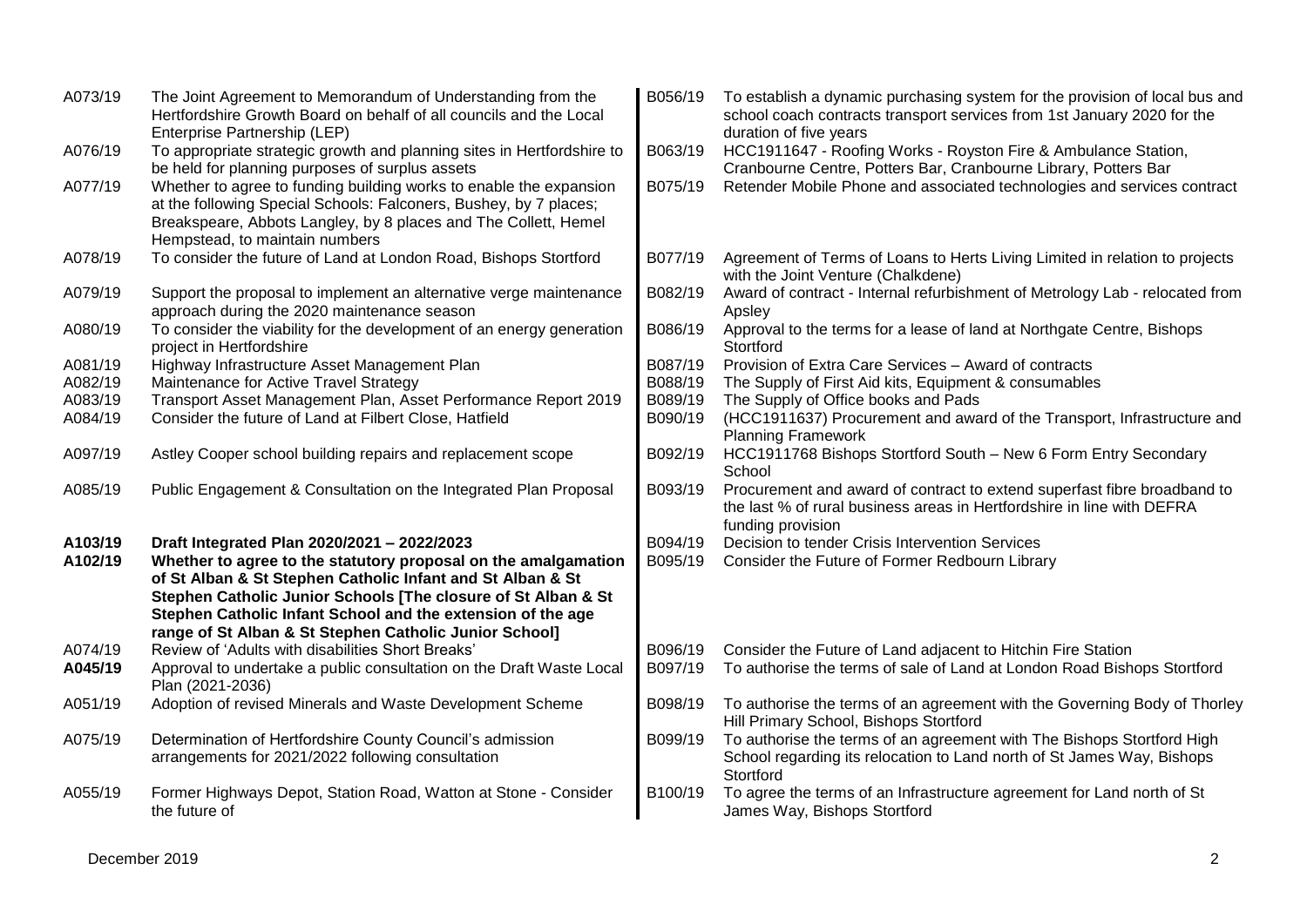| A086/19            | To endorse the Housing Related Support - Review & Supporting<br>complex needs strategy                                                                                                                                                                                                                           | B101/19            | To consider the future of Land at Cox's Gardens, Bishops Stortford                                                                                                             |
|--------------------|------------------------------------------------------------------------------------------------------------------------------------------------------------------------------------------------------------------------------------------------------------------------------------------------------------------|--------------------|--------------------------------------------------------------------------------------------------------------------------------------------------------------------------------|
| A087/19            | Appointing an organisation to deliver a County-wide digitally enabled<br>assistive technology service.                                                                                                                                                                                                           | B102/19            | Award of various local bus contracts (tender round for services starting April<br>2020)                                                                                        |
| A088/19            | Q3 Finance Budget Monitor                                                                                                                                                                                                                                                                                        | B103/19            | Second procurement for the provision of short term 'bridging' arrangements<br>for the treatment and final disposal of local authority collected residual<br>waste              |
| A089/19            | Public Engagement & Consultation on the Integrated Plan Proposal                                                                                                                                                                                                                                                 | B106/19            | HCC1911842 - Little Furze - Consultant for the delivery of Little Furze<br>Nursing Home (Former Little Furze Primary School, Oxhey                                             |
| A090/19            | Integrated Plan 2019/2020 - 2021/2022                                                                                                                                                                                                                                                                            | B107/19            | Contract for the provision of Homecare for CYP (Children & Young People)<br>- Domiciliary Personal & Community Enabling Care for Lot 4 - Watford,<br>Three Rivers & Hertsmere. |
| A091/19            | Overview & Scrutiny Committee Report on the Integrated Plan<br>Proposals                                                                                                                                                                                                                                         | B108/19            | The Supply of Branded & Generic Washroom Paper Disposables and<br><b>Dispensers</b>                                                                                            |
| A092/19<br>A093/19 | Service Cabinet Panels Comments on the Integrated Plan Proposals<br>Adoption of a new Intalink Bus Strategy to replace the previous Bus<br>Strategy (2015) and Intalink Strategy (2011)                                                                                                                          | B110/19<br>B112/19 | Supply of Educational Furniture, Desking & Seating<br>The Provision of Fuel cards services                                                                                     |
| A094/19            | <b>Housing Service Procurement</b>                                                                                                                                                                                                                                                                               | B114/19            | To agree Direct Award of Primary Care Pharmacy contract to deliver<br>Smoking and Sexual Health Services                                                                       |
| A095/19            | Changes to Dial-a-Ride charges & access for passengers of<br>voluntary day services                                                                                                                                                                                                                              | B115/19            | To agree the upgrade of HR modules within Hertfordshire County Council's<br>ERP (Enterprise Resource Planning) platform (SAP)                                                  |
| A098/19            | Future Direction of the Household Waste recycling Centre<br><b>Service</b>                                                                                                                                                                                                                                       | B116/19            | <b>Single Tender Action for Support at Home Contracts</b>                                                                                                                      |
| A099/19            | Whether to publish a statutory notice in respect of the proposal<br>to expand the Following Special schools: Greenside, Stevenage,<br>by 16 places; Lakeside, Welwyn Garden City, by 8 places and<br>Woodfield, Hemel Hempstead, by 32 places, taking into<br>consideration the outcome of a public consultation | <b>B117/19</b>     | <b>Consider sale of 4 Red Lion Close, Aldenham</b>                                                                                                                             |
| A100/19            | HCC1911437 Batch 48 - To procure a provider for supply of Gas<br>& Electricity to Hertfordshire County Council sites                                                                                                                                                                                             | B118/19            | To award an IT End User Support Contract (Helpdesk / Hardware<br>provision)                                                                                                    |
| A096/19            | Approval of Sustainable Hertfordshire Strategy                                                                                                                                                                                                                                                                   | B119/19            | To establish a Framework Agreement for future Community<br>Opportunity Services (currently known as Day Services) and appoint<br>providers via a competitive tender process    |
| A101/99            | To approve the Staff Travel Action Plan (Apsley Offices)                                                                                                                                                                                                                                                         | B120/19<br>B121/19 | To agree changes to the Carers Support Contract<br>Variation to the Cumberlow Compost Services Ltd organics contract<br>for price changes                                      |
|                    |                                                                                                                                                                                                                                                                                                                  | B122/19            | The supply of Disposable Gloves & Personal Protective Equipment<br>(PPE)                                                                                                       |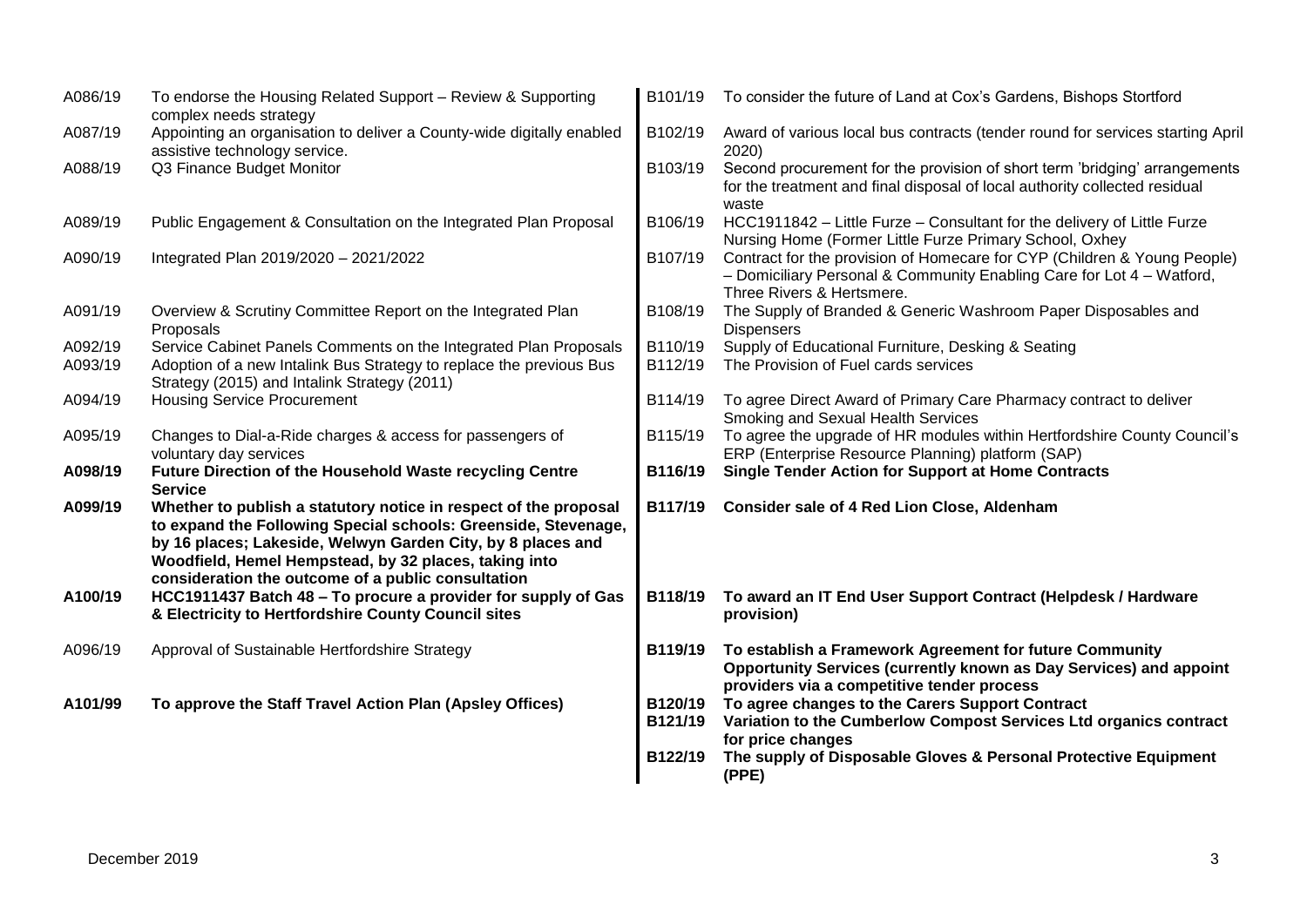| B123/19 | Recommissioning of Overnight Short Breaks for CYP (Children &         |
|---------|-----------------------------------------------------------------------|
|         | Young People) with SEND (Special Educational Needs & Disability)      |
|         | and/or Complex Health Needs                                           |
| B124/19 | Single Tender Action for the award of a contract for the provision of |
|         | Adult Mental Health Social Care Out of Hours Crisis Service for       |
|         | <b>Hertfordshire (Nightlight Service)</b>                             |
| B125/19 | Provision of a Four bed Residential Unit for Children and Young       |
|         | People at Wilbury Road, Letchworth                                    |
| B126/19 | Decision on the delivery of services for Household Waste Recycling    |
|         | <b>Centres</b>                                                        |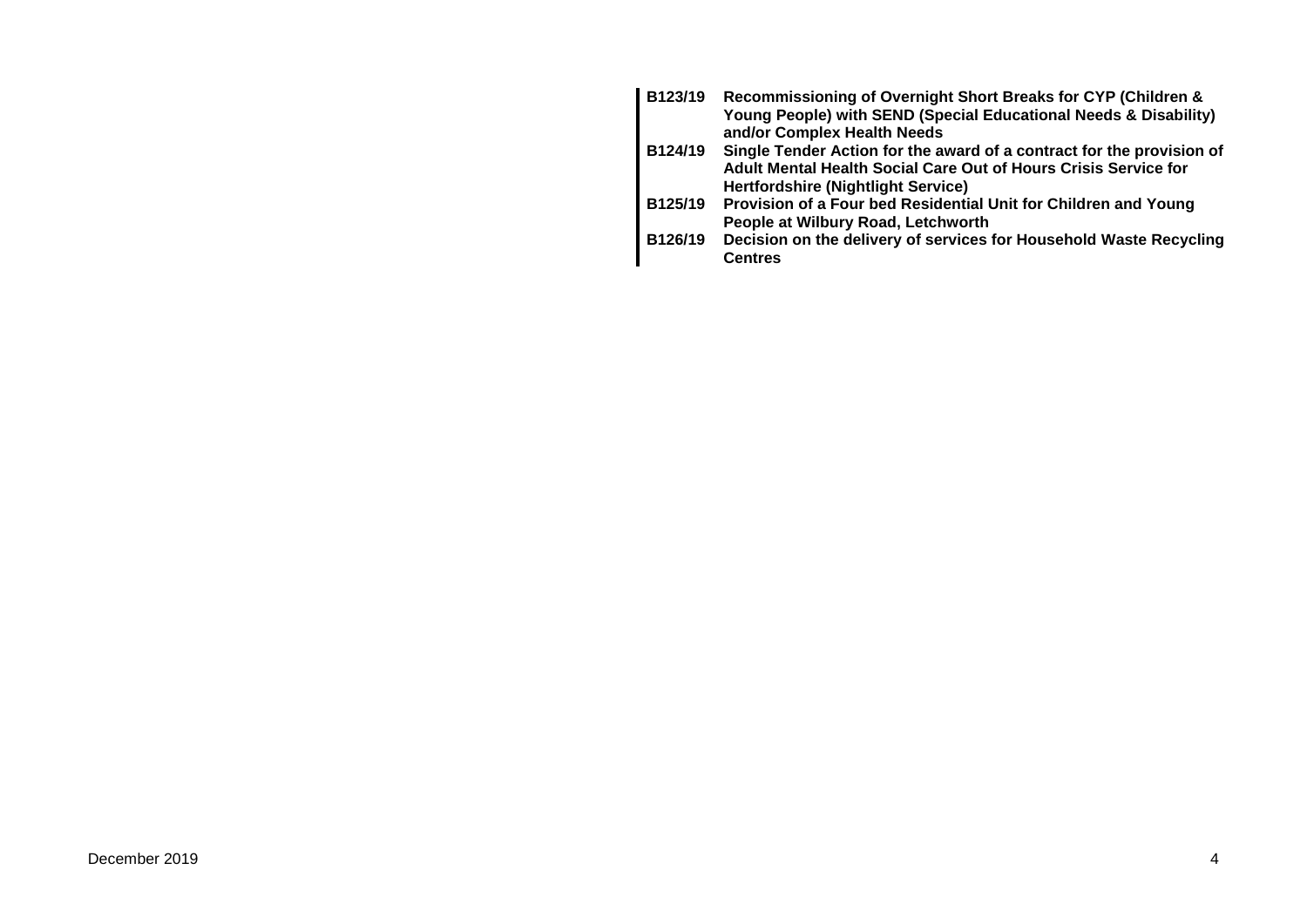| Ref. No. | <b>Matter for Decision</b>                                                 | Date<br>decision to<br>be made | <b>Cabinet Panels to be</b><br>consulted                                                            | <b>Officer contact for</b><br>this matter | Documents to be<br>considered****                                                       | <b>Exempt from the</b><br><b>Council's Call-In</b><br>Procedures <sup>##</sup><br>Yes / No |
|----------|----------------------------------------------------------------------------|--------------------------------|-----------------------------------------------------------------------------------------------------|-------------------------------------------|-----------------------------------------------------------------------------------------|--------------------------------------------------------------------------------------------|
| A063/19  | Changes to Service Model for<br><b>Mental Health Social Care</b>           | 16/12/2019                     | Adult Care & Health<br><b>Cabinet Panel</b><br>Resources and<br><b>Performance Cabinet</b><br>Panel | Helen Maneuf<br>01438 845502              | Joint Report of the Director of<br>Adult Care Services and the<br>Director of Resources | <b>No</b>                                                                                  |
| A064/19  | Changes to Adult Care<br>Services Property Strategy -<br><b>Principles</b> | 16/12/2019                     | Resources and<br><b>Performance Cabinet</b><br>Panel                                                | Helen Maneuf<br>01438 845502              | Report of the Director of<br>Resources                                                  | <b>No</b>                                                                                  |

#### **PART A: DECISIONS BY CABINET** Note: New items and amendments are shown in **bold.**

\*\* The address from which, subject to any prohibition or restriction on their disclosure, copies of, or extracts from, any document listed is available is County Hall, Pegs Lane, Hertford, SG13 8DE. Other documents relevant to these matters may be submitted to the decision maker. To request details of such documents (if any) as they become available contact Deborah Jeffery, Assistant Manager, Democratic Services by email [\(deborah.jeffery@hertfordshire.gov.uk\)](mailto:deborah.jeffery@hertfordshire.gov.uk) or phone (01992 555563)

\*\*\* In accordance with Regulation 10(1) of The Local Authorities (Executive Arrangements) (Meetings and Access to Information) (England) Regulations 2012 (the '2012 Regulations') these items of business will be considered by Cabinet at its meeting 13 May 2019. Notices issued, as required by the 2012 Regulations, can be viewed at <https://democracy.hertfordshire.gov.uk/mgCalendarMonthView.aspx?GL=1&bcr=1>

†† Documents to be considered by the Cabinet are published in the Council's website at <https://democracy.hertfordshire.gov.uk/mgCalendarMonthView.aspx?GL=1&bcr=1>

‡‡ Grounds for exemption are: -

- (a) where the decision is a decision taken under the Special Urgency provisions in Annex 4 of the Constitution
- (b) where the Chief Executive certifies that implementation of the decision is critical for service delivery
- (c) where the Chief Legal Officer certifies that the Council would be likely to suffer legal prejudice from a delay in implementation of the decision resulting from the decision being Called-In
- (d) where the Director of Resources certifies that the Council would be likely to suffer financial prejudice from a delay in implementation of the decision resulting from the decision being Called-In;
- (e) where the Chief Legal Officer certifies that a delay in implementation of the decision resulting from the decision being Called-In would result in the decision being incapable of implementation or meaningful implementation
- (f) where the decision results from consideration of a recommendation or report from the OSC or any sub-committee or Topic Group of the OSC;
- (g) where the decision results from a reference back decision by Overview and Scrutiny Committee; or
- (h) where the decision is a recommendation to Full Council;
- (i) where the Call-In period has expired

1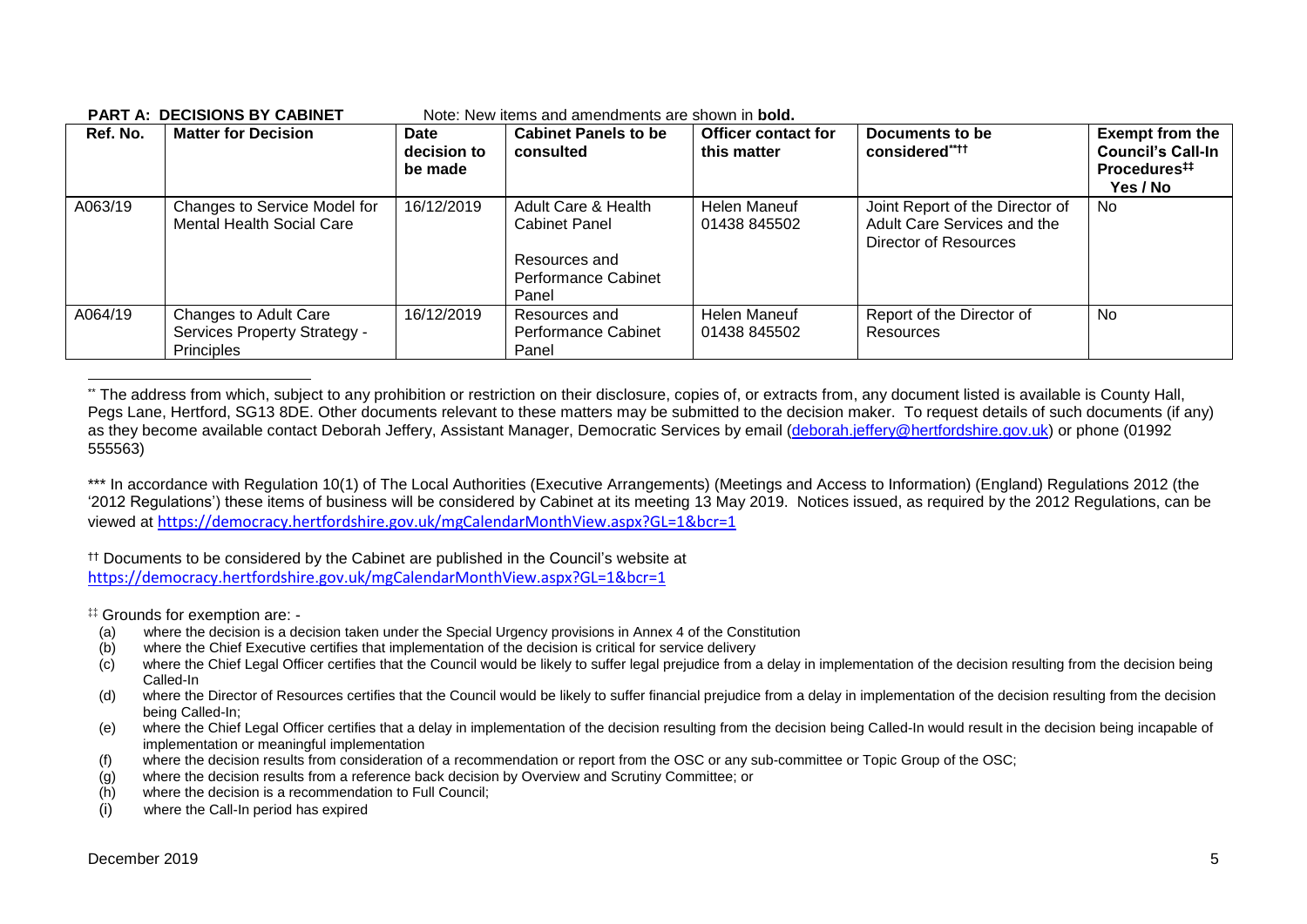| A050/19 | To adopt a policy banning the<br>release of Sky Lanterns and<br>balloons from County Council<br>land and property                                                                                                                                           | 16/12/2019 | Resources &<br>Performance Cabinet<br>Panel                                 | Sass Pledger<br>01992 555970   | Report of the Director of<br>Resources                                                                                                                                                                | $\overline{N}$ |
|---------|-------------------------------------------------------------------------------------------------------------------------------------------------------------------------------------------------------------------------------------------------------------|------------|-----------------------------------------------------------------------------|--------------------------------|-------------------------------------------------------------------------------------------------------------------------------------------------------------------------------------------------------|----------------|
| A056/19 | To adopt a Pollinator Strategy<br>and Rural Estate Action Plan                                                                                                                                                                                              | 16/12/2019 | Resources &<br>Performance Cabinet<br>Panel                                 | Sass Pledger<br>01992 555970   | Report of the Director of<br>Resources                                                                                                                                                                | <b>No</b>      |
| A058/19 | <b>LED Street Lighting</b><br><b>Illumination Strategy</b>                                                                                                                                                                                                  | 16/12/2019 | Highways &<br><b>Environment Cabinet</b><br>Panel                           | Peter Simpson<br>01992 658170  | Report of the Director of<br>Environment & Infrastructure                                                                                                                                             | <b>No</b>      |
| A067/19 | Whether to endorse the<br><b>Energy Strategy</b>                                                                                                                                                                                                            | 16/12/2019 | Resources &<br>Performance Cabinet<br>Panel                                 | David O'Connor<br>01992 556147 | Report of the Director of<br><b>Resources</b>                                                                                                                                                         | <b>No</b>      |
| A068/19 | Q2 Finance Budget Monitor                                                                                                                                                                                                                                   | 16/12/2019 | Resources and<br>Performance Cabinet<br>Panel                               | Ben Jay<br>01992 556257        | Report of the Director of<br>Resources                                                                                                                                                                | <b>No</b>      |
| A073/19 | The Joint Agreement to<br>Memorandum of<br>Understanding from the<br>Hertfordshire Growth Board on<br>behalf of all councils and the<br>Local Enterprise Partnership<br>(LEP)                                                                               | 16/12/2019 | Growth, Infrastructure,<br>Planning and The<br><b>Economy Cabinet Panel</b> | Patsy Dell<br>01992 556836     | Report of the Director of<br>Environment & Infrastructure                                                                                                                                             | No             |
| A076/19 | To appropriate strategic<br>growth and planning sites in<br>Hertfordshire to be held for<br>planning purposes of surplus<br>assets                                                                                                                          | 16/12/2019 | Resources &<br>Performance Cabinet<br>Panel                                 | Emma Chapman<br>01992 556246   | Report of the Director of<br>Resources<br>Part I and Part II Report - due<br>to 'Information relating to the<br>financial or business affairs of<br>any particular person<br>(including the Council)' | <b>No</b>      |
| A077/19 | Whether to agree to funding<br>building works to enable the<br>expansion at the following<br>Special Schools: Falconers,<br>Bushey, by 7 places;<br>Breakspeare, Abbots Langley,<br>by 8 places and The Collett,<br>Hemel Hempstead, to maintain<br>numbers | 16/12/2019 | <b>Education Libraries &amp;</b><br><b>Localism Cabinet Panel</b>           | Samantha Young<br>01992 555754 | Report of the Director of<br><b>Children's Services</b>                                                                                                                                               | <b>No</b>      |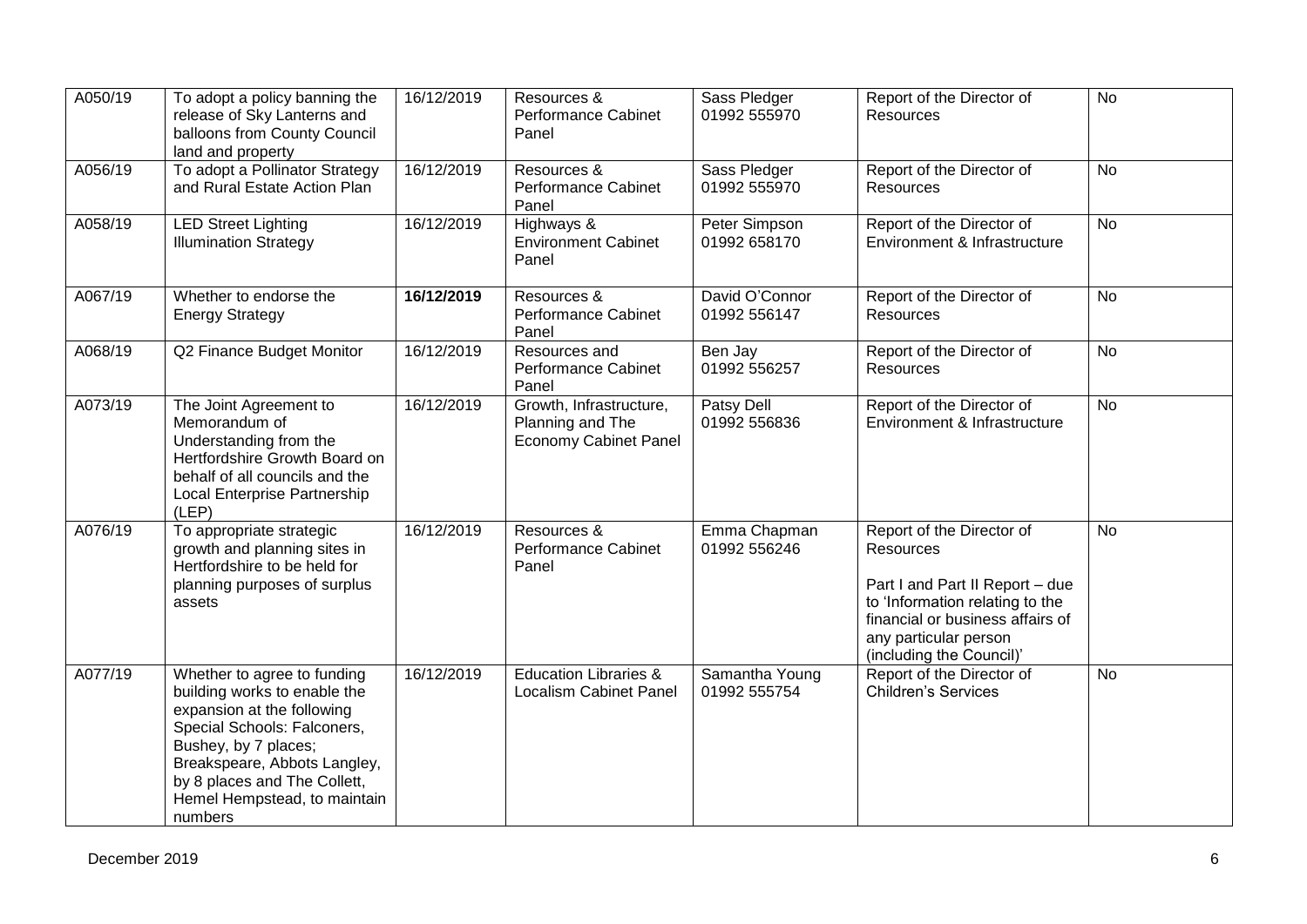| A078/19 | To consider the future of Land<br>at London Road, Bishops<br>Stortford                                                  | 16/12/2019 | <b>Education Libraries &amp;</b><br><b>Localism Cabinet Panel</b><br>Resources &<br><b>Performance Cabinet</b><br>Panel | <b>Dick Bowler</b><br>01992 556223    | Joint Report of the Director of<br><b>Children's Services &amp; Director</b><br>of Resources<br>Part I and Part II Report - due<br>to 'Information relating to the | <b>No</b>  |
|---------|-------------------------------------------------------------------------------------------------------------------------|------------|-------------------------------------------------------------------------------------------------------------------------|---------------------------------------|--------------------------------------------------------------------------------------------------------------------------------------------------------------------|------------|
|         |                                                                                                                         |            |                                                                                                                         |                                       | financial or business affairs of<br>any particular person<br>(including the Council)'                                                                              |            |
| A079/19 | Support the proposal to<br>implement an alternative verge<br>maintenance approach during<br>the 2020 maintenance season | 16/12/2019 | Highways &<br><b>Environment Cabinet</b><br>Panel                                                                       | Mike Jarrett<br>01992 658376          | Report of the Director of<br>Environment & Infrastructure                                                                                                          | <b>No</b>  |
| A080/19 | To consider the viability for the<br>development of an energy<br>generation project in<br>Hertfordshire                 | 16/12/2019 | Resources &<br>Performance Cabinet<br>Panel                                                                             | David O'Connor<br>01992 556147        | Report of the Director of<br>Resources                                                                                                                             | <b>No</b>  |
| A081/19 | Highway Infrastructure Asset<br>Management Plan                                                                         | 16/12/2019 | Highways &<br><b>Environment Cabinet</b><br>Panel                                                                       | Chris Allen-Smith<br>01992 658167     | Report of the Director of<br>Environment & Infrastructure                                                                                                          | <b>No</b>  |
| A082/19 | Maintenance for Active Travel<br>Strategy                                                                               | 16/12/2019 | Highways &<br><b>Environment Cabinet</b><br>Panel                                                                       | Chris Allen-Smith<br>01992 658167     | Report of the Director of<br>Environment & Infrastructure                                                                                                          | <b>No</b>  |
| A083/19 | <b>Transport Asset Management</b><br>Plan, Asset Performance<br>Report 2019                                             | 16/12/2019 | Highways &<br><b>Environment Cabinet</b><br>Panel                                                                       | Chris Allen-Smith<br>01992 658167     | Report of the Director of<br>Environment & Infrastructure                                                                                                          | <b>No</b>  |
| A084/19 | Consider the future of Land at<br>Filbert Close, Hatfield                                                               | 16/12/2019 | Resources &<br><b>Performance Cabinet</b><br>Panel                                                                      | <b>Andrew Edwards</b><br>01992 556007 | Report of the Director of<br>Resources                                                                                                                             | <b>No</b>  |
| A097/19 | Astley Cooper school building<br>repairs and replacement scope                                                          | 16/12/2019 | Education, Libraries &<br><b>Localism Cabinet Panel</b>                                                                 | Simon Newland<br>01992 555738         | Report of the Director of<br><b>Children's Services</b>                                                                                                            | <b>No</b>  |
| A085/19 | Public Engagement &<br>Consultation on the Integrated<br>Plan Proposal                                                  | 20/01/2020 |                                                                                                                         | Alex James<br>01992 588259            | Report of the Chief Executive                                                                                                                                      | Yes        |
| A103/19 | <b>Draft Integrated Plan</b><br>2020/2021 - 2022/2023                                                                   | 20/01/2020 |                                                                                                                         | Ben Jay<br>01992 556257               | <b>Report of the Director of</b><br><b>Resources</b>                                                                                                               | <b>Yes</b> |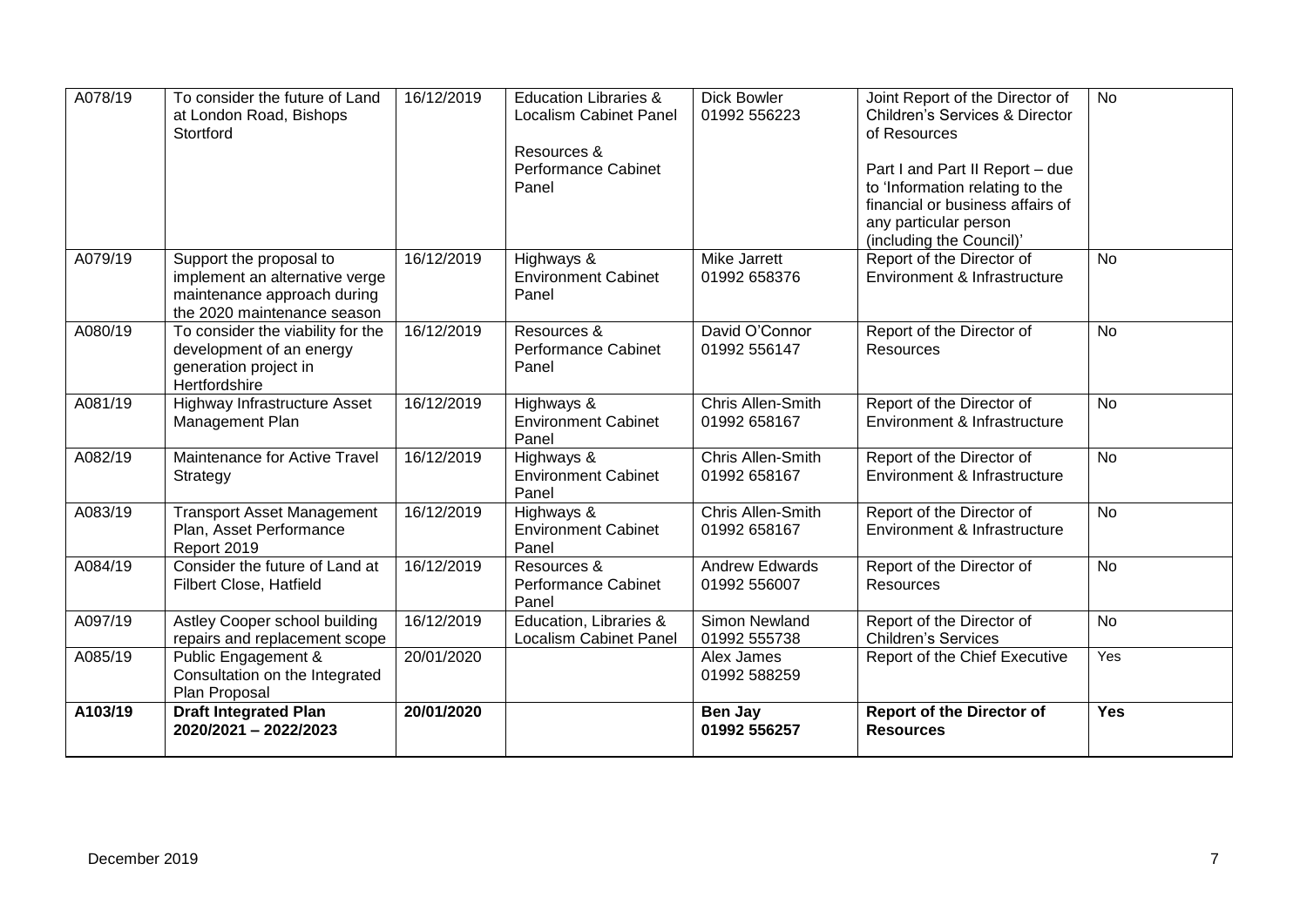| A102/19 | Whether to agree to the<br>statutory proposal on the<br>amalgamation of St Alban &<br><b>St Stephen Catholic Infant</b><br>and St Alban & St Stephen<br><b>Catholic Junior Schools</b><br>[The closure of St Alban & St<br><b>Stephen Catholic Infant</b><br>School and the extension of<br>the age range of St Alban &<br><b>St Stephen Catholic Junior</b><br>School] | 20/01/2020                                               | <b>Education, Libraries &amp;</b><br><b>Localism Cabinet</b><br>Panel       | <b>Michael Dunnage</b><br>01992 555621 | <b>Report of the Director of</b><br><b>Children's Services</b> | Yes       |
|---------|-------------------------------------------------------------------------------------------------------------------------------------------------------------------------------------------------------------------------------------------------------------------------------------------------------------------------------------------------------------------------|----------------------------------------------------------|-----------------------------------------------------------------------------|----------------------------------------|----------------------------------------------------------------|-----------|
| A074/19 | Review of 'Adults with<br>disabilities Short Breaks'                                                                                                                                                                                                                                                                                                                    | 24/02/2020                                               | Adult Care & Health<br><b>Cabinet Panel</b>                                 | Mark Harvey<br>01438 844353            | Report of the Director of Adult<br><b>Care Services</b>        | <b>No</b> |
| A045/19 | Approval to undertake a public<br>consultation on the Draft<br>Waste Local Plan (2021-2036)                                                                                                                                                                                                                                                                             | Cabinet<br>24/02/2020<br>County<br>Council<br>25/02/2020 | Growth, Infrastructure,<br>Planning and The<br><b>Economy Cabinet Panel</b> | <b>Julie Greaves</b><br>01992 556227   | Report of the Director of<br>Environment & Infrastructure      | Yes       |
| A051/19 | Adoption of revised Minerals<br>and Waste Development<br>Scheme                                                                                                                                                                                                                                                                                                         | Cabinet<br>24/02/2020<br>County<br>Council<br>25/02/2020 | Growth, Infrastructure,<br>Planning and The<br><b>Economy Cabinet Panel</b> | <b>Julie Greaves</b><br>01992 556227   | Report of the Director of<br>Environment & Infrastructure      | Yes       |
| A075/19 | Determination of Hertfordshire<br>County Council's admission<br>arrangements for 2021/2022<br>following consultation                                                                                                                                                                                                                                                    | 24/02/2020                                               | <b>Education Libraries &amp;</b><br><b>Localism Cabinet Panel</b>           | Jayne Abery<br>01992 588785            | Report of the Director of<br><b>Children's Services</b>        | No        |
| A055/19 | Former Highways Depot,<br>Station Road, Watton at Stone<br>- Consider the future of                                                                                                                                                                                                                                                                                     | 24/02/2020                                               | Resources and<br>Performance Cabinet<br>Panel                               | <b>Andrew Edwards</b><br>01992 556007  | Report of the Director of<br>Resources                         | <b>No</b> |
| A086/19 | To endorse the Housing<br>Related Support - Review &<br>Supporting complex needs<br>strategy                                                                                                                                                                                                                                                                            | 24/02/2020                                               | Adult Care & Health<br><b>Cabinet Panel</b>                                 | Helen Maneuf<br>01438 845502           | Report of the Director of Adult<br><b>Care Services</b>        | No        |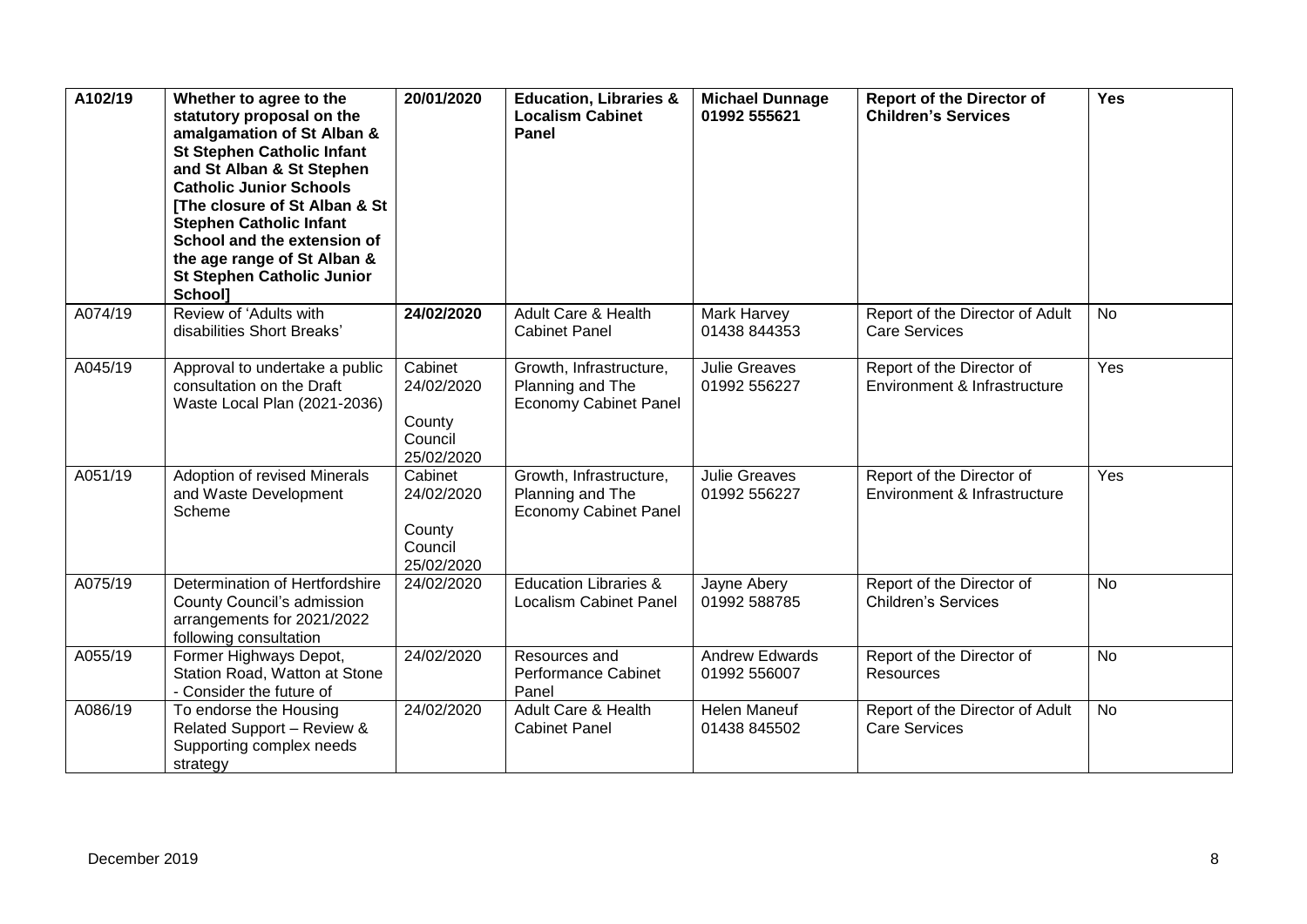| A087/19 | Appointing an organisation to<br>deliver a County-wide digitally<br>enabled assistive technology<br>service.              | 24/02/2020                                               | Adult Care & Health<br><b>Cabinet Panel</b>                                 | <b>Helen Maneuf</b><br>01438 845502                                  | Report of the Director of Adult<br><b>Care Services</b>   | No        |
|---------|---------------------------------------------------------------------------------------------------------------------------|----------------------------------------------------------|-----------------------------------------------------------------------------|----------------------------------------------------------------------|-----------------------------------------------------------|-----------|
| A088/19 | Q3 Finance Budget Monitor                                                                                                 | 24/02/2020                                               | Resources and<br><b>Performance Cabinet</b><br>Panel                        | Ben Jay<br>01992 556257                                              | Report of the Director of<br>Resources                    | <b>No</b> |
| A089/19 | Public Engagement &<br>Consultation on the Integrated<br>Plan Proposal                                                    | 24/02/2020<br>County<br>Council<br>25/02/2020            | <b>All Cabinet Panels</b><br>Overview & Scrutiny<br>Committee               | Alex James<br>01992 588259                                           | Report of the Chief Executive                             | Yes       |
| A090/19 | Integrated Plan 2019/2020 -<br>2021/2022                                                                                  | Cabinet<br>24/02/2020<br>County<br>Council<br>25/02/2020 | <b>All Cabinet Panels</b><br><b>Overview &amp; Scrutiny</b><br>Committee    | Ben Jay<br>01992 556257                                              | Report of the Director of<br><b>Resources</b>             | Yes       |
| A091/19 | <b>Overview &amp; Scrutiny</b><br>Committee Report on the<br>Integrated Plan Proposals                                    | Cabinet<br>24/02/2020<br>County<br>Council<br>25/02/2020 | Resources and<br><b>Performance Cabinet</b><br>Panel                        | Natalie Rotherham<br>01992 588485<br>Deborah Jeffery<br>01992 555563 | Report of the Overview and<br><b>Scrutiny Committee</b>   | Yes       |
| A092/19 | <b>Service Cabinet Panels</b><br>Comments on the Integrated<br>Plan Proposals                                             | Cabinet<br>24/02/2020<br>County<br>Council<br>25/02/2020 | Resources and<br><b>Performance Cabinet</b><br>Panel                        | Deborah Jeffery<br>01992 555563                                      | Report of the Director of<br>Resources                    | Yes       |
| A093/19 | Adoption of a new Intalink Bus<br>Strategy to replace the<br>previous Bus Strategy (2015)<br>and Intalink Strategy (2011) | 24/02/2020                                               | Growth, Infrastructure,<br>Planning and the<br><b>Economy Cabinet Panel</b> | <b>Matthew Lale</b><br>01992 588633                                  | Report of the Director of<br>Environment & Infrastructure | <b>No</b> |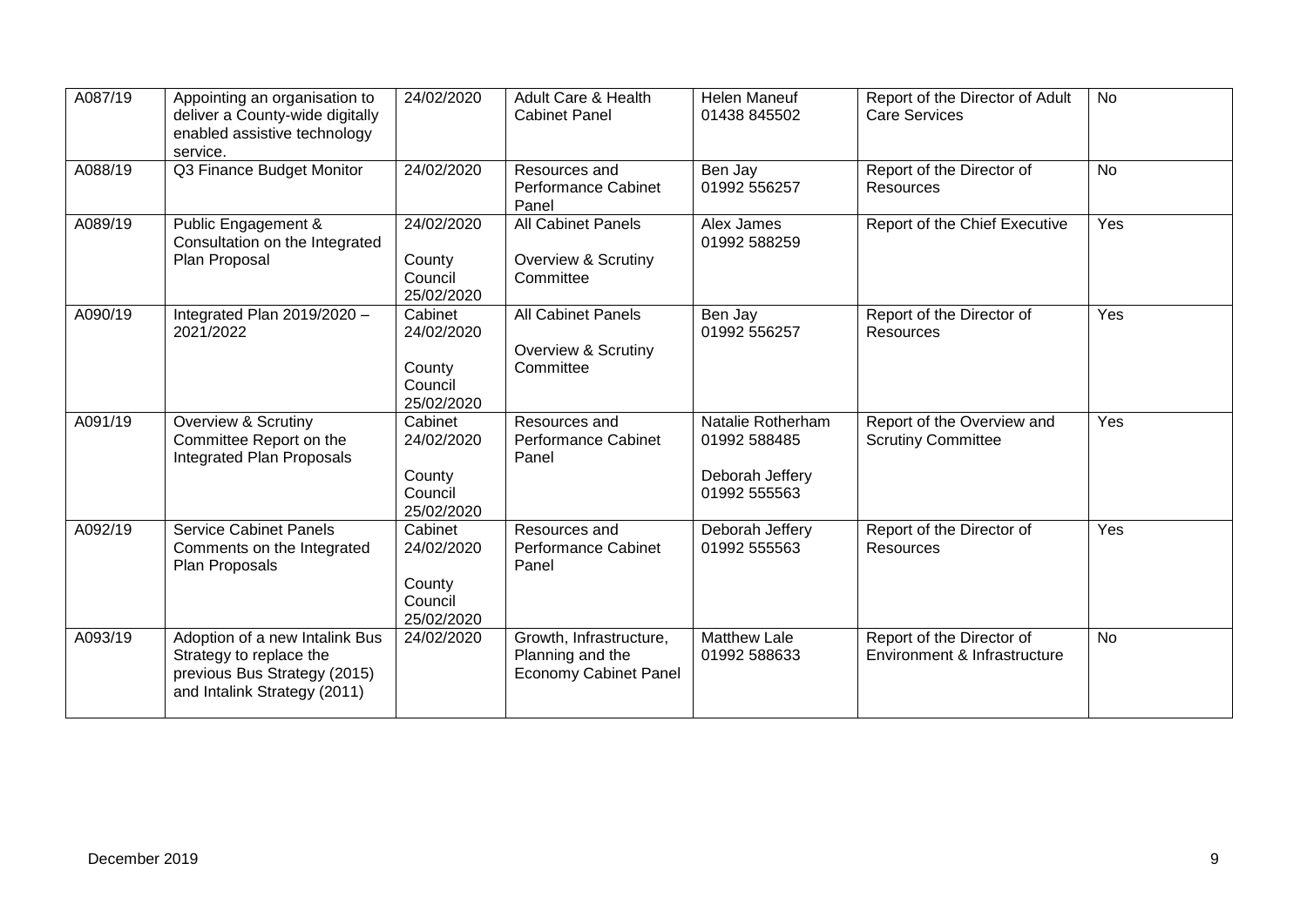| A094/19 | <b>Housing Service Procurement</b>                                                                                                                                                                                                                                                                                                                  | 24/02/2020 | Resources &<br>Performance cabinet<br>Panel                                      | Michael Wright<br>01992 556047        | Joint Report of the Director of<br>Resources and the Director of<br><b>Adult Care Services</b><br>Part I and Part II Report - due<br>to 'Information relating to the<br>financial or business affairs of<br>any particular person<br>(including the Council)' | <b>No</b> |
|---------|-----------------------------------------------------------------------------------------------------------------------------------------------------------------------------------------------------------------------------------------------------------------------------------------------------------------------------------------------------|------------|----------------------------------------------------------------------------------|---------------------------------------|---------------------------------------------------------------------------------------------------------------------------------------------------------------------------------------------------------------------------------------------------------------|-----------|
| A095/19 | Changes to Dial-a-Ride<br>charges & access for<br>passengers of voluntary day<br>services                                                                                                                                                                                                                                                           | 24/02/2020 | <b>Adult Care Services</b><br><b>Cabinet Panel</b>                               | Mark Harvey<br>01438 844353           | Mark Harvey<br>01438 844353                                                                                                                                                                                                                                   | <b>No</b> |
| A098/19 | <b>Future Direction of the</b><br><b>Household Waste recycling</b><br><b>Centre Service</b>                                                                                                                                                                                                                                                         | 24/02/2020 | <b>Community Safety &amp;</b><br><b>Waste Management</b><br><b>Cabinet Panel</b> | <b>Matt King</b><br>01992 556207      | <b>Report of the Director of</b><br><b>Environment &amp;</b><br><b>Infrastructure</b><br>Part I and Part II Report -<br>due to 'Information relating<br>to the financial or business<br>affairs of any particular<br>person (including the<br>Council)'       | <b>No</b> |
| A099/19 | Whether to publish a<br>statutory notice in respect of<br>the proposal to expand the<br><b>Following Special schools:</b><br>Greenside, Stevenage, by 16<br>places; Lakeside, Welwyn<br>Garden City, by 8 places and<br><b>Woodfield, Hemel</b><br>Hempstead, by 32 places,<br>taking into consideration the<br>outcome of a public<br>consultation | 24/02/2020 | <b>Education, Libraries &amp;</b><br><b>Localism Cabinet</b><br><b>Panel</b>     | <b>Samantha Young</b><br>01992 555754 | <b>Report of the Director of</b><br><b>Children's Services</b>                                                                                                                                                                                                | <b>No</b> |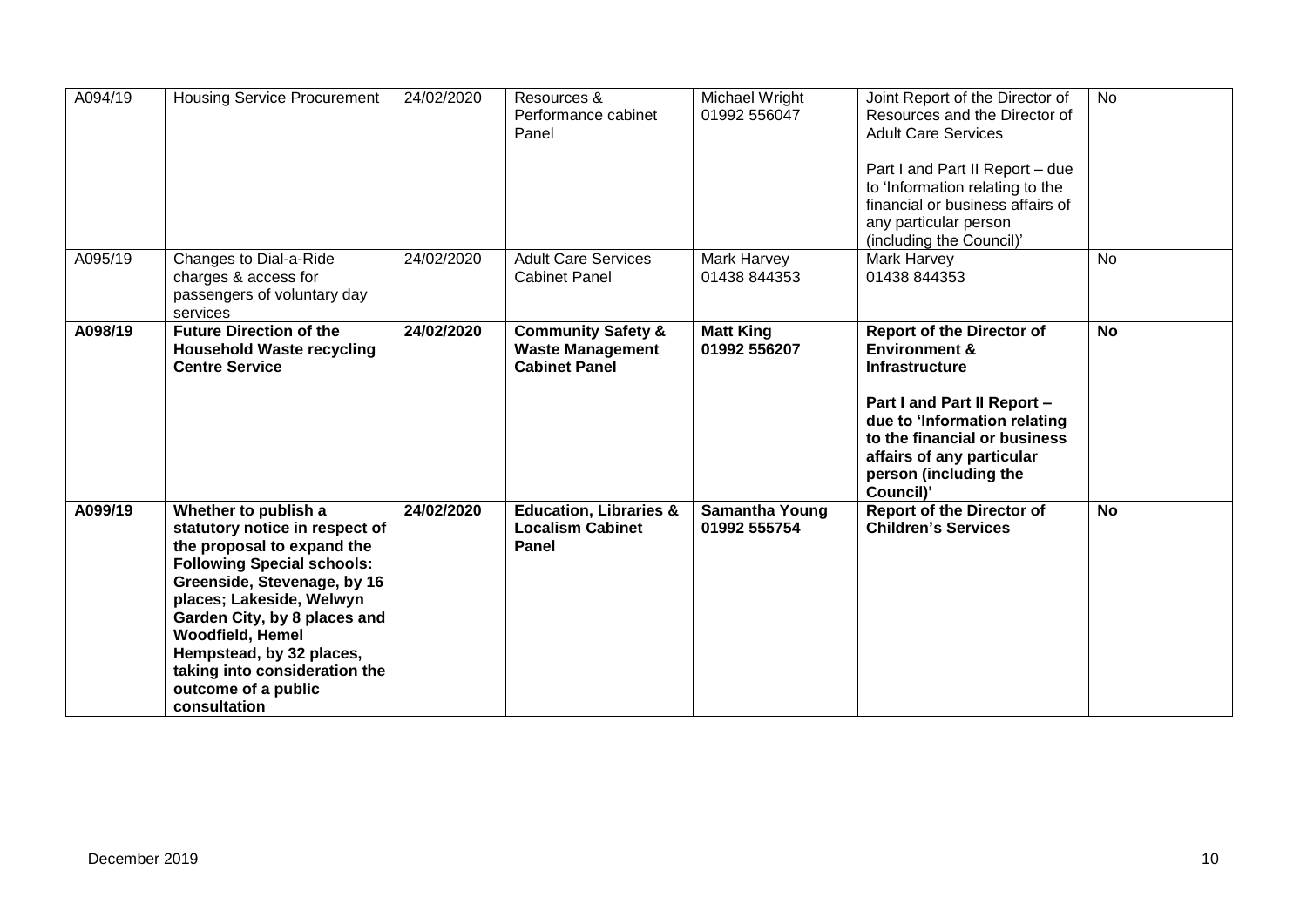| A100/19 | <b>HCC1911437 Batch 48 - To</b><br>procure a provider for<br>supply of Gas & Electricity<br>to Hertfordshire County<br><b>Council sites</b> | 23/03/2020 | Resources &<br><b>Performance Cabinet</b><br>Panel | David O'Connor<br>01992 556147      | <b>Report of the Director of</b><br><b>Resources</b><br>Part I and Part II Report -<br>due to 'Information relating<br>to the financial or business<br>affairs of any particular<br>person (including the<br>Council)' | <b>No</b> |
|---------|---------------------------------------------------------------------------------------------------------------------------------------------|------------|----------------------------------------------------|-------------------------------------|------------------------------------------------------------------------------------------------------------------------------------------------------------------------------------------------------------------------|-----------|
| A096/19 | Approval of Sustainable<br><b>Hertfordshire Strategy</b>                                                                                    | 23/03/2020 | <b>All Cabinet Panels</b>                          | Julie Greaves<br>01992 556227       | Report of the Director of Public<br>Health                                                                                                                                                                             | <b>No</b> |
| A101/99 | To approve the Staff Travel<br><b>Action Plan (Apsley Offices)</b>                                                                          | 23/03/2020 | Resources &<br><b>Performance Cabinet</b><br>Panel | <b>Sass Pledger</b><br>01992 555970 | <b>Report of the Director of</b><br><b>Resources</b>                                                                                                                                                                   | <b>No</b> |

**Membership of Cabinet:** 

| <b>Richard Roberts</b> | <b>Adult Care &amp; Health</b>                 | <b>Phil Bibby</b>     | <b>Highways &amp; Environment</b>     |
|------------------------|------------------------------------------------|-----------------------|---------------------------------------|
| <b>Teresa Heritage</b> | <b>Children, Young People and Families</b>     | <b>David Williams</b> | <b>Leader of the Council</b>          |
| <b>Terry Hone</b>      | <b>Community Safety &amp; Waste Management</b> | <b>Tim Hutchings</b>  | <b>Public Health &amp; Prevention</b> |
| <b>Terry Douris</b>    | <b>Education, Libraries &amp; Localism</b>     | <b>Ralph Sangster</b> | <b>Resources &amp; Performance</b>    |
| <b>Derrick Ashley</b>  | Growth, Infrastructure, Planning and The       |                       |                                       |
|                        | Economy                                        |                       |                                       |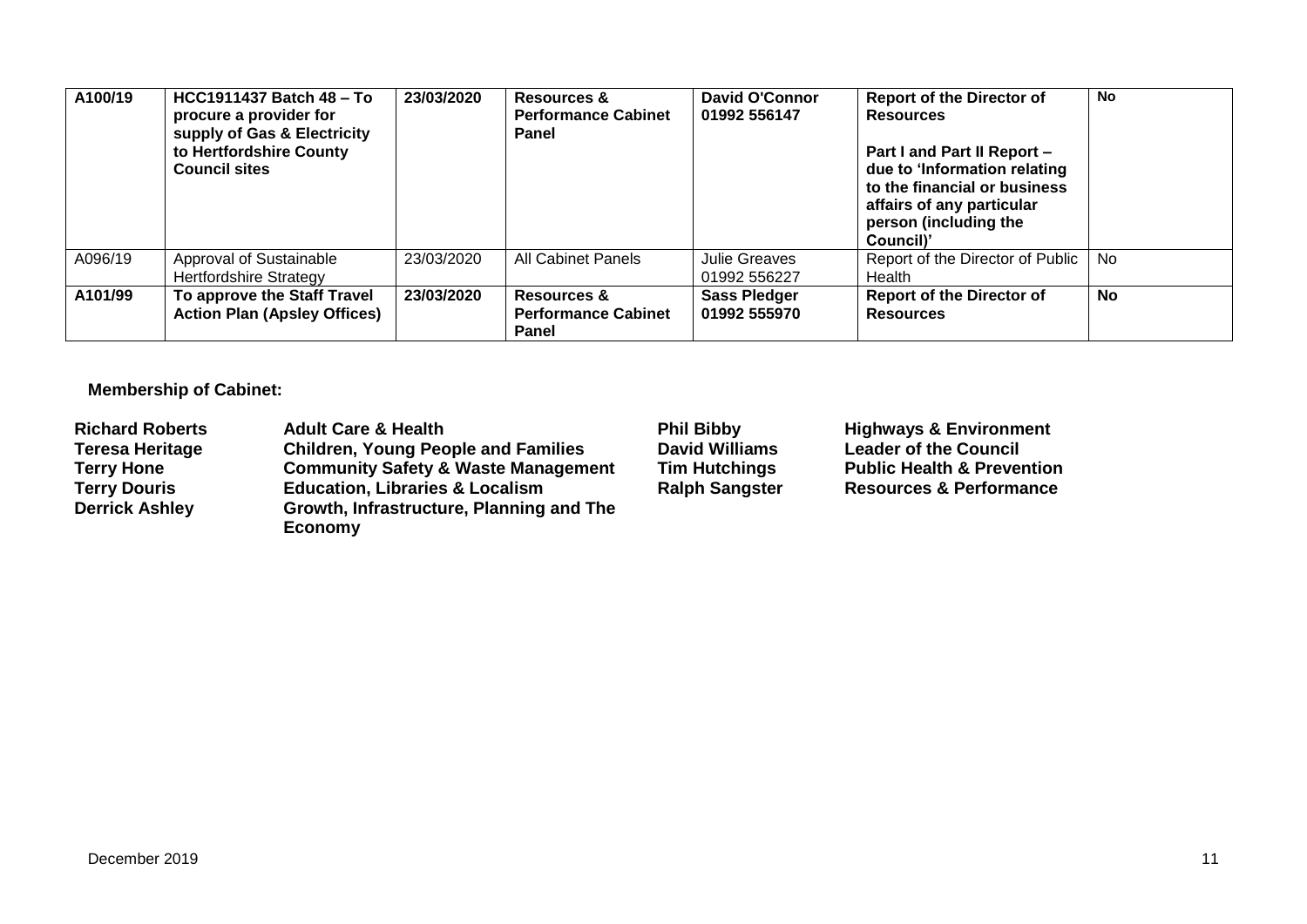**PART B: DECISIONS BY CHIEF OFFICERS** Note: New items and amendments are shown in bold.

|         | <b>Issue for Decision</b>                                                                                                                                               | Name and Title of<br><b>Decision Maker</b>                        | Date, or<br>period<br>within<br>which,<br>decision to<br>be made | <b>Cabinet Panels to be</b><br>consulted | Officer contact for<br>this matter | Documents to be<br>considered <sup>§§</sup> | <b>Exempt from the</b><br><b>Council's Call-In</b><br><b>Procedures</b><br>Yes / No |
|---------|-------------------------------------------------------------------------------------------------------------------------------------------------------------------------|-------------------------------------------------------------------|------------------------------------------------------------------|------------------------------------------|------------------------------------|---------------------------------------------|-------------------------------------------------------------------------------------|
| B001/19 | <b>Traffic Regulation</b><br>Orders - various<br>(see attached<br><b>Schedule</b> Appendix                                                                              | Mark Kemp<br><b>Director</b><br>Environment and<br>Infrastructure | During the<br>period of this<br><b>Forward Plan</b>              |                                          | Mark Kemp<br>01992 555206          | Reports from Lead<br><b>Officers</b>        | <b>No</b>                                                                           |
| B102/18 | Procurement for the<br>provision of an<br>Enterprise<br><b>Resource Planning</b><br>(ERP) System for<br>Herts FullStop:<br>Award of contract                            | Glenn Facey<br><b>Head of Herts</b><br><b>FullStop</b>            | February<br>2020 (was<br>October<br>2019)                        |                                          | Glenn Facey<br>01707 292364        | See Note 2 below                            | <b>No</b>                                                                           |
| B110/18 | HCC1810704<br>Property<br>Consultancy<br>Framework                                                                                                                      | Sass Pledger<br><b>Assistant Director -</b><br>Property           | February<br>2020 (was<br>January<br>2020)                        |                                          | Michael Ramshaw<br>01992 588778    | See Note 2 below                            | <b>No</b>                                                                           |
| B036/19 | Framework<br>agreement for the<br>supply of cleaning<br>chemicals, soaps<br>and sanitisers in<br>conjunction with<br>Hampshire County<br>Council - Award of<br>contract | Glenn Facey<br><b>Head of Herts</b><br><b>FullStop</b>            | December<br>2019 (was<br>September<br>2019)                      |                                          | Matthew Indge<br>01707 281557      | See Notes 2 & 3<br>below                    | <b>No</b>                                                                           |

1

<sup>&</sup>lt;sup>§§</sup> The address from which, subject to any prohibition or restriction on their disclosure, copies of, or extracts from, any document listed is available is County Hall, Pegs Lane, Hertford, SG13 8DE. Other documents relevant to these matters may be submitted to the decision maker. To request details of such documents (if any) as they become available contact Deborah Jeffery, Assistant Manager, Democratic Services by email (deborah.jeffery@hertfordshire.gov.uk) or phone (01992 555563).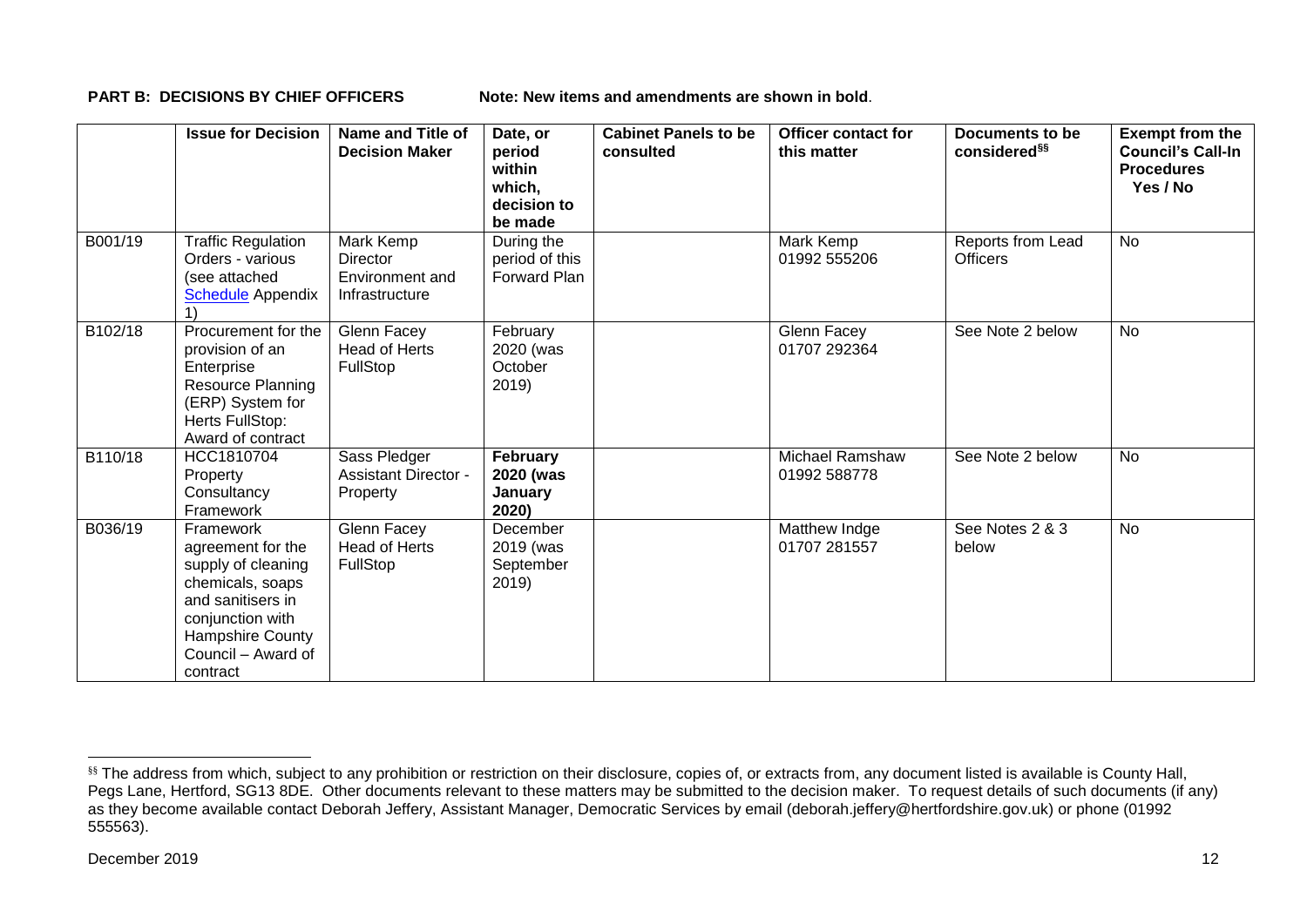| B040/19 | Aldwyck Homes-<br>works on supported<br>living<br>accommodation in<br>conjunction with<br>compartmentalisati<br>on - Award of<br>contract                                                                | Sass Pledger<br>Assistant Director,<br>Property                                           | February<br>2020 (was<br>January<br>2020)                | Michael Cunningham<br>07970 193615    | See Note 2 below | <b>No</b> |
|---------|----------------------------------------------------------------------------------------------------------------------------------------------------------------------------------------------------------|-------------------------------------------------------------------------------------------|----------------------------------------------------------|---------------------------------------|------------------|-----------|
| B045/19 | HCC1911437<br>Batch 48 - To<br>procure a provider<br>for supply of Gas &<br>Electricity to<br>Hertfordshire<br><b>County Council</b><br>sites                                                            | Sass Pledger<br><b>Assistant Director</b><br>Property                                     | February<br>2020 (was<br>January<br>2020)                | David O'Connor<br>01992 556147        | See note 2 below | <b>No</b> |
| B053/19 | Approval to the sale<br>of 45A Grange<br>Road, Bishops<br>Stortford and land<br>adjoining                                                                                                                | <b>Emily White</b><br><b>Head of Strategic</b><br>Asset Management<br>& Estates           | <b>December</b><br>2019 (was<br><b>November</b><br>2019) | <b>Andrew Edwards</b><br>01992 556007 | Report           | <b>No</b> |
| B056/19 | To establish a<br>dynamic<br>purchasing system<br>for the provision of<br>local bus and<br>school coach<br>contracts transport<br>services from 1st<br>January 2020 for<br>the duration of five<br>years | Simon Aries<br>Assistant Director,<br>Transport, Waste<br>and Environmental<br>Management | <b>April 2020</b><br>(was<br><b>November</b><br>2019)    | <b>Trudie German</b><br>01992 588640  | See note 2 below | <b>No</b> |
| B063/19 | HCC1911647 -<br>Roofing Works -<br>Royston Fire &<br>Ambulance Station,<br>Cranbourne Centre,<br>Potters Bar,<br>Cranbourne<br>Library, Potters Bar                                                      | Sass Pledger<br><b>Assistant Director</b><br>Property                                     | February<br>2020 (was<br>January<br>2020)                | Claire Saban<br>01992 556799          | See Note 2 below | <b>No</b> |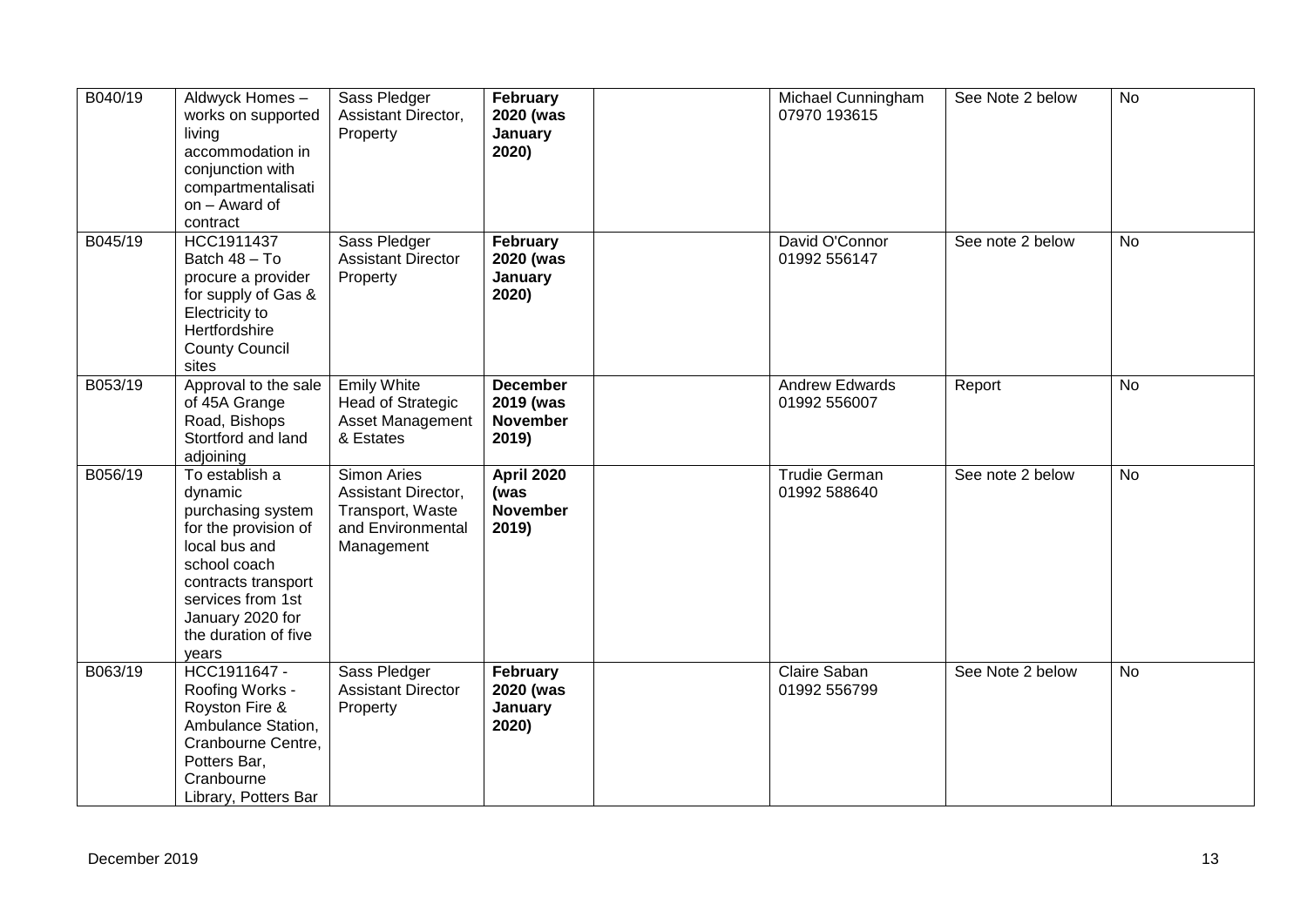| B075/19 | <b>Retender Mobile</b><br>Phone and<br>associated<br>technologies and<br>services contract                                              | Scott Crudgington<br>Director of<br>Resources                     | December<br>2019                                         | Dave Mansfield<br>01992 555331        | See Note 2 below | <b>No</b> |
|---------|-----------------------------------------------------------------------------------------------------------------------------------------|-------------------------------------------------------------------|----------------------------------------------------------|---------------------------------------|------------------|-----------|
| B077/19 | Agreement of<br>Terms of Loans to<br><b>Herts Living Limited</b><br>in relation to<br>projects with the<br>Joint Venture<br>(Chalkdene) | Scott Crudgington<br>Director of<br>Resources                     | <b>December</b><br>2019 (was<br><b>November</b><br>2019) | Ben Jay<br>01992 556257               | See Note 2 below | <b>No</b> |
| B082/19 | Award of contract -<br>Internal<br>refurbishment of<br>Metrology Lab -<br>relocated from<br>Apsley                                      | Sass Pledger<br><b>Assistant Director</b><br>Property             | January<br>2020 (was<br><b>December</b><br>2019)         | Jackie Aldridge<br>01992 588138       | See Note 2 below | <b>No</b> |
| B086/19 | Approval to the<br>terms for a lease of<br>land at Northgate<br>Centre, Bishops<br>Stortford                                            | Scott Crudgington<br>Director of<br>Resources                     | <b>December</b><br>2019 (was<br><b>November</b><br>2019) | <b>Emily White</b><br>01992 588159    | Report           | <b>No</b> |
| B087/19 | Provision of Extra<br>Care Services-<br>Award of contracts                                                                              | <b>lain MacBeath</b><br>Director of Adult<br><b>Care Services</b> | December<br>2019                                         | Daisy Sanghera<br>01438 843391        | See Note 2 below | <b>No</b> |
| B088/19 | The Supply of<br>First Aid kits,<br><b>Equipment &amp;</b><br>consumables                                                               | Glenn Facey<br><b>Head of Herts</b><br>FullStop                   | January<br>2020                                          | Sarah Church<br>01707 292557          | See Note 2 below | <b>No</b> |
| B089/19 | The Supply of<br>Office books and<br>Pads                                                                                               | Glenn Facey<br><b>Head of Herts</b><br>FullStop                   | January<br>2020                                          | Louise Bagley<br>01707 292431         | See Note 2 below | <b>No</b> |
| B090/19 | (HCC1911637)<br>Procurement and<br>award of the<br>Transport,<br>Infrastructure and<br>Planning<br>Framework                            | Mark Kemp<br><b>Director</b><br>Environment &<br>Infrastructure   | January<br>2020                                          | <b>Rupert Thacker</b><br>01992 658176 | See Note 2 below | <b>No</b> |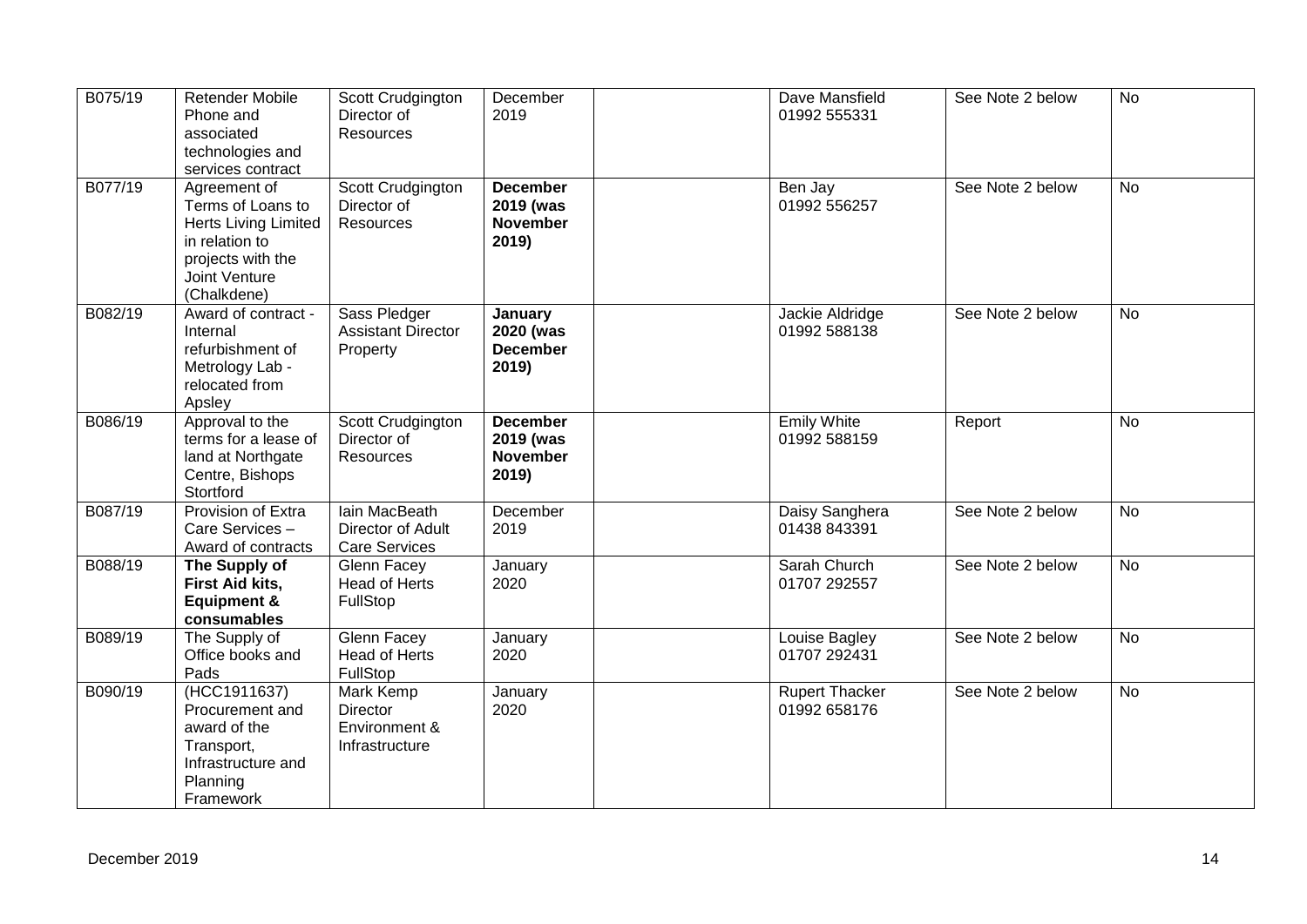| B092/19 | HCC1911768<br><b>Bishops Stortford</b><br>South - New 6<br>Form Entry<br>Secondary School                                                                                                 | Sass Pledger<br><b>Assistant Director</b><br>Property                                              | February<br>2020 (was<br>January<br>2020)                | Jackie Aldridge<br>01992 588138    | See Note 2 below | <b>No</b> |
|---------|-------------------------------------------------------------------------------------------------------------------------------------------------------------------------------------------|----------------------------------------------------------------------------------------------------|----------------------------------------------------------|------------------------------------|------------------|-----------|
| B093/19 | Procurement and<br>award of contract to<br>extend superfast<br>fibre broadband to<br>the last % of rural<br>business areas in<br>Hertfordshire in line<br>with DEFRA<br>funding provision | Scott Crudgington<br>Director of<br>Resources                                                      | <b>December</b><br>2019 (was<br><b>November</b><br>2019) | Anna Morrison<br>01992 588397      | See Note 2 below | <b>No</b> |
| B094/19 | Decision to tender<br>Crisis Intervention<br><b>Services</b>                                                                                                                              | <b>lain MacBeath</b><br>Director of Adult<br><b>Care Services</b>                                  | <b>December</b><br>2019 (was<br><b>November</b><br>2019) | Kim Ho<br>01438 843185             | See Note 2 below | <b>No</b> |
| B095/19 | <b>Consider the Future</b><br>of Former<br>Redbourn Library                                                                                                                               | Sass Pledger<br><b>Assistant Director</b><br>Property                                              | December<br>2019                                         | John Doyle<br>01992 556896         | Report           | <b>No</b> |
| B096/19 | <b>Consider the Future</b><br>of Land adjacent to<br><b>Hitchin Fire Station</b>                                                                                                          | Sass Pledger<br><b>Assistant Director</b><br>Property                                              | December<br>2019                                         | John Doyle<br>01992 556896         | Report           | <b>No</b> |
| B097/19 | To authorise the<br>terms of sale of<br>Land at London<br>Road Bishops<br>Stortford                                                                                                       | Scott Crudgington<br>Director of<br>Resources<br>(subject to Cabinet<br>approval on<br>16/12/2019) | December<br>2019                                         | <b>Dick Bowler</b><br>01992 556223 | See Note 4 below | <b>No</b> |
| B098/19 | To authorise the<br>terms of an<br>agreement with the<br>Governing Body of<br>Thorley Hill Primary<br>School, Bishops<br>Stortford                                                        | Scott Crudgington<br>Director of<br>Resources                                                      | December<br>2019                                         | <b>Dick Bowler</b><br>01992 556223 | See Note 4 below | <b>No</b> |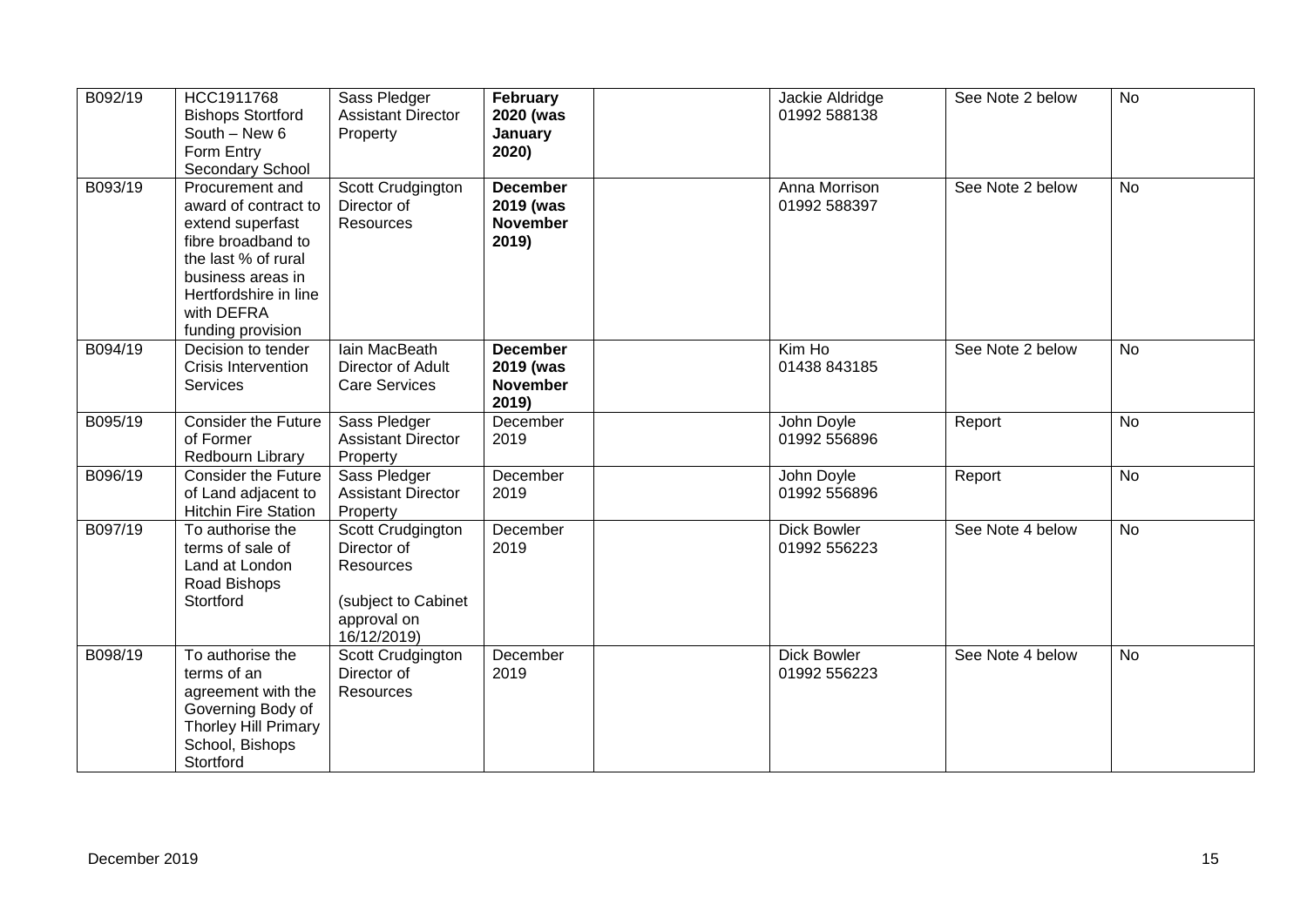| B099/19 | To authorise the<br>terms of an<br>agreement with The<br><b>Bishops Stortford</b><br><b>High School</b><br>regarding its<br>relocation to Land<br>north of St James<br>Way, Bishops<br>Stortford | Scott Crudgington<br>Director of<br>Resources                                                    | December<br>2019 | <b>Dick Bowler</b><br>01992 556223  | See Note 4 below | <b>No</b> |
|---------|--------------------------------------------------------------------------------------------------------------------------------------------------------------------------------------------------|--------------------------------------------------------------------------------------------------|------------------|-------------------------------------|------------------|-----------|
| B100/19 | To agree the terms<br>of an Infrastructure<br>agreement for Land<br>north of St James<br>Way, Bishops<br>Stortford                                                                               | Scott Crudgington<br>Director of<br>Resources                                                    | December<br>2019 | <b>Dick Bowler</b><br>01992 556223  | See Note 4 below | <b>No</b> |
| B101/19 | To consider the<br>future of Land at<br>Cox's Gardens,<br><b>Bishops Stortford</b>                                                                                                               | Scott Crudgington<br>Director of<br>Resources                                                    | December<br>2019 | <b>Dick Bowler</b><br>01992 556223  | See Note 4 below | <b>No</b> |
| B102/19 | Award of various<br>local bus contracts<br>(tender round for<br>services starting<br>April 2020)                                                                                                 | Simon Aries,<br><b>Assistant Director</b><br>Transport, Waste<br>and Environmental<br>Management | December<br>2019 | <b>Matthew Lale</b><br>01992 588633 | See note 2 below | <b>No</b> |
| B103/19 | Second<br>procurement for the<br>provision of short<br>term 'bridging'<br>arrangements for<br>the treatment and<br>final disposal of<br>local authority<br>collected residual<br>waste           | Simon Aries<br>Assistant Director,<br>Transport, Waste<br>and Environmental<br>Management        | January<br>2020  | <b>Matthew King</b><br>01992 556207 | See note 2 below | <b>No</b> |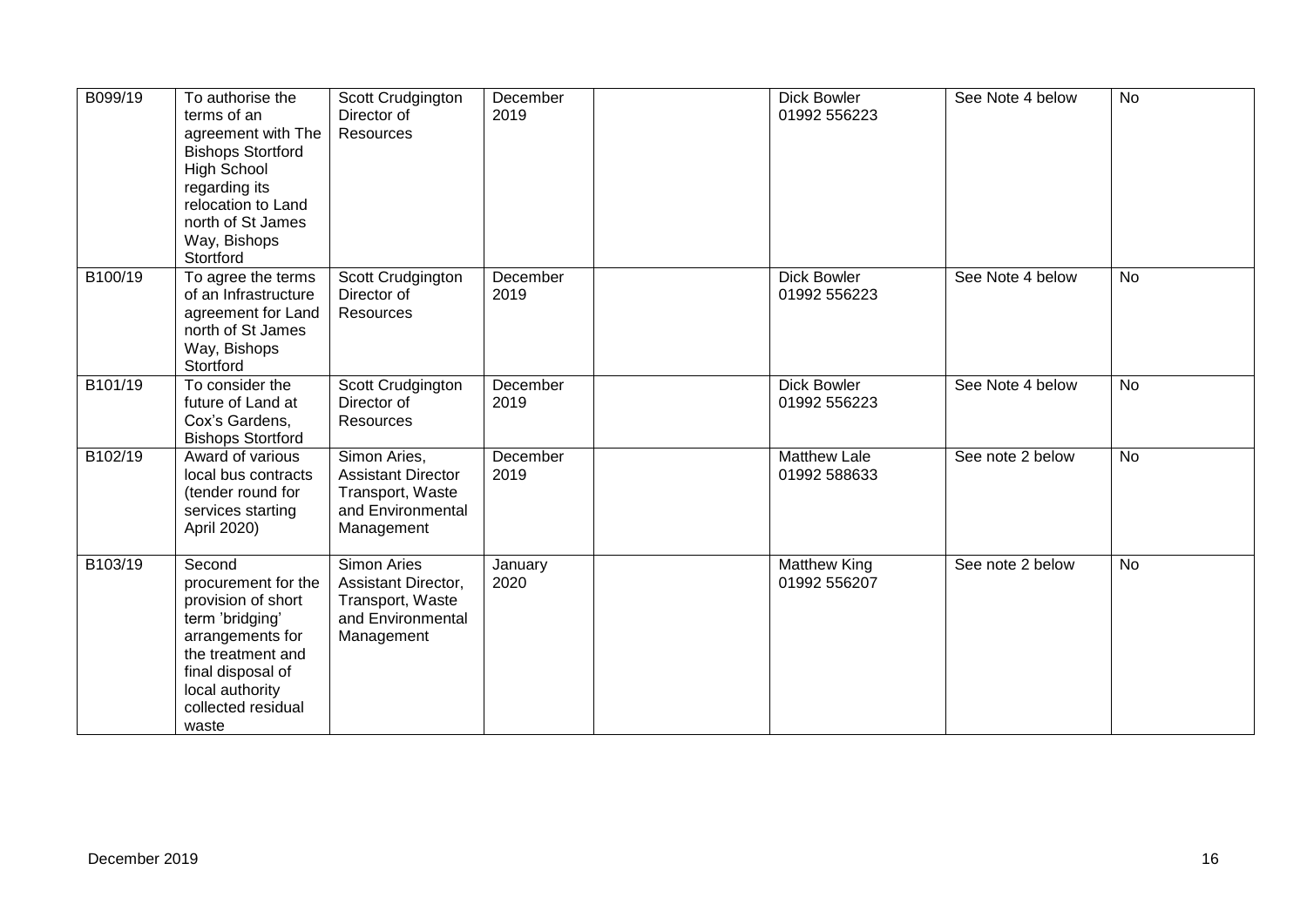| B106/19 | HCC1911842-<br>Little Furze -<br>Consultant for the<br>delivery of Little<br><b>Furze Nursing</b><br>Home (Former<br>Little Furze Primary<br>School, Oxhey                                                   | Sass Pledger<br><b>Assistant Director</b><br>Property                     | February<br>2020 (was<br>January<br>2020) | Jackie Aldridge<br>01992 588138     | See note 2 below         | <b>No</b> |
|---------|--------------------------------------------------------------------------------------------------------------------------------------------------------------------------------------------------------------|---------------------------------------------------------------------------|-------------------------------------------|-------------------------------------|--------------------------|-----------|
| B107/19 | Contract for the<br>provision of<br>Homecare for CYP<br>(Children & Young<br>People) -<br>Domiciliary<br>Personal &<br>Community<br>Enabling Care for<br>Lot $4 - W$ atford,<br>Three Rivers &<br>Hertsmere. | Marion Ingram<br><b>Operations Director</b><br><b>Specialist Services</b> | March 2020                                | Patricia Walker<br>01992 555352     | See notes 2 & 4<br>below | <b>No</b> |
| B108/19 | The Supply of<br><b>Branded &amp; Generic</b><br>Washroom Paper<br>Disposables and<br><b>Dispensers</b>                                                                                                      | <b>Glenn Facey</b><br><b>Head of Herts</b><br>FullStop                    | <b>March 2020</b>                         | James Conway<br>01707 292357        | See note 2 below         | <b>No</b> |
| B110/19 | Supply of<br>Educational<br>Furniture, Desking<br>& Seating                                                                                                                                                  | Glenn Facey<br><b>Head of Herts</b><br>FullStop                           | <b>March 2020</b>                         | <b>Jake Grieves</b><br>01707 292498 | See note 2 below         | <b>No</b> |
| B112/19 | The Provision of<br>Fuel cards services                                                                                                                                                                      | Glenn Facey<br>Head of Herts<br>FullStop                                  | March 2020                                | Peter Brown<br>01438 845452         | See note 2 below         | <b>No</b> |
| B114/19 | To agree Direct<br>Award of Primary<br>Care Pharmacy<br>contract to deliver<br>Smoking and<br>Sexual Health<br>Services                                                                                      | Jim McManus<br>Director of Public<br>Health                               | Not before<br>14/12/2019                  | Carol Young<br>01992 556127         | See note 2 below         | <b>No</b> |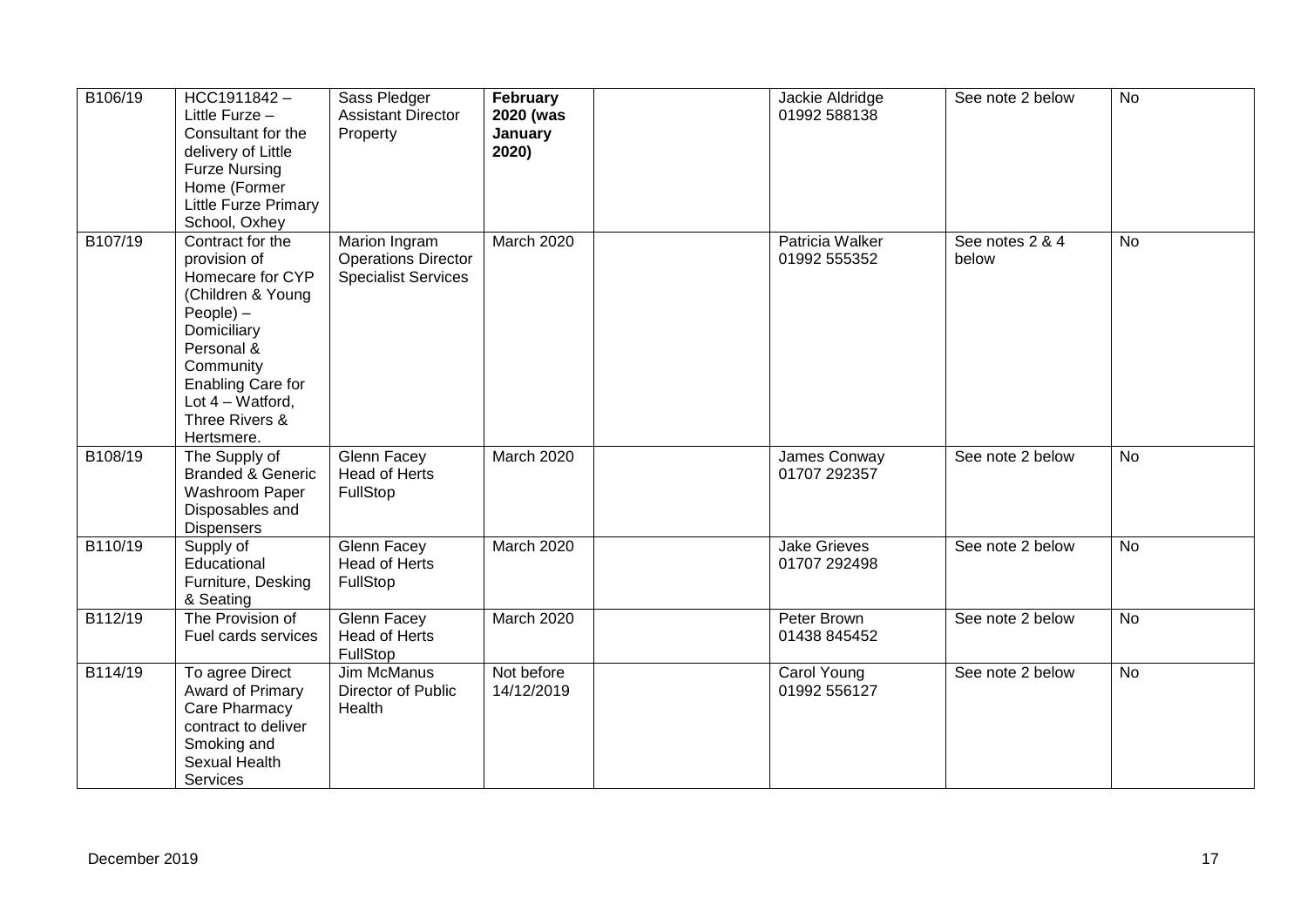| B115/19 | To agree the<br>upgrade of HR                                                                                                                                                                                                      | Scott Crudgington<br>Director of                                         | Not before<br>20/12/2019 | Resources &<br>Performance Cabinet                     | Anna Morrison<br>01992 588282         | Report                     | Yes                                                                                                                                                                                                                                             |
|---------|------------------------------------------------------------------------------------------------------------------------------------------------------------------------------------------------------------------------------------|--------------------------------------------------------------------------|--------------------------|--------------------------------------------------------|---------------------------------------|----------------------------|-------------------------------------------------------------------------------------------------------------------------------------------------------------------------------------------------------------------------------------------------|
|         | modules within<br>Hertfordshire<br><b>County Council's</b><br><b>ERP</b> (Enterprise<br>Resource Planning)<br>platform (SAP)                                                                                                       | Resources                                                                |                          | Panel                                                  |                                       | See note 4 below           | Where the<br>Director of<br><b>Resources</b><br>certifies that the<br>Council would be<br>likely to suffer<br>financial prejudice<br>from a delay in<br>implementation of<br>the decision<br>resulting from the<br>decision being<br>Called-In; |
| B116/19 | <b>Single Tender</b><br><b>Action for Support</b><br>at Home<br><b>Contracts</b>                                                                                                                                                   | <b>lain MacBeath</b><br><b>Director of Adult</b><br><b>Care Services</b> | <b>January</b><br>2020   | <b>Adult Care &amp; Health</b><br><b>Cabinet Panel</b> | Daisy Sanghera<br>01438 843391        | See Note 2 below           | <b>No</b>                                                                                                                                                                                                                                       |
| B117/19 | <b>Consider sale of 4</b><br><b>Red Lion Close,</b><br>Aldenham                                                                                                                                                                    | <b>Sass Pledger</b><br><b>Assistant Director</b><br><b>Property</b>      | January<br>2020          |                                                        | <b>Andrew Edwards</b><br>01992 556007 | <b>Report</b>              | <b>No</b>                                                                                                                                                                                                                                       |
| B118/19 | To award an IT<br><b>End User Support</b><br><b>Contract</b><br>(Helpdesk /<br><b>Hardware</b><br>provision)                                                                                                                       | <b>Scott Crudgington</b><br>Director of<br><b>Resources</b>              | <b>January</b><br>2020   |                                                        | <b>Anna Morrison</b><br>01992 588282  | See notes 2 and 4<br>below | <b>No</b>                                                                                                                                                                                                                                       |
| B119/19 | To establish a<br><b>Framework</b><br><b>Agreement for</b><br><b>future Community</b><br>Opportunity<br><b>Services</b><br>(currently known<br>as Day Services)<br>and appoint<br>providers via a<br>competitive<br>tender process | <b>lain MacBeath</b><br><b>Director of Adult</b><br><b>Care Services</b> | January<br>2020          |                                                        | <b>Nadine Raenke</b><br>01438 844668  | See note 2 below           | <b>No</b>                                                                                                                                                                                                                                       |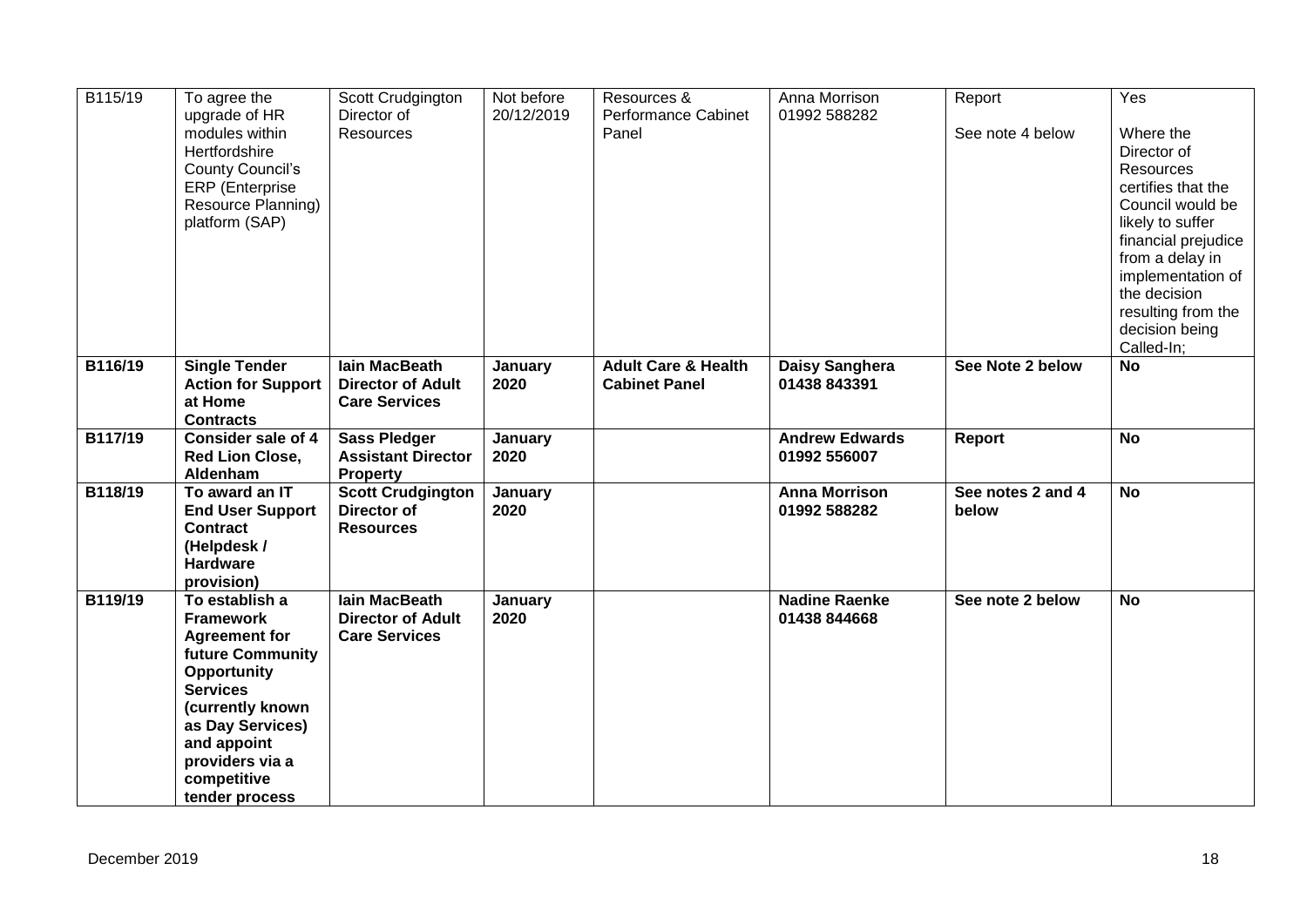| B120/19 | To agree changes<br>to the Carers<br><b>Support Contract</b>                                                                                                                                                                                               | lain MacBeath<br><b>Director of Adult</b><br><b>Care Services</b>                                                      | January<br>2020   | <b>Adult care &amp; Health</b><br>cabinet Panel                         | <b>Ted Maddex</b><br>01438 843574    | Report           | $\overline{N}$ |  |
|---------|------------------------------------------------------------------------------------------------------------------------------------------------------------------------------------------------------------------------------------------------------------|------------------------------------------------------------------------------------------------------------------------|-------------------|-------------------------------------------------------------------------|--------------------------------------|------------------|----------------|--|
| B121/19 | Variation to the<br><b>Cumberlow</b><br><b>Compost Services</b><br><b>Ltd organics</b><br>contract for price<br>changes                                                                                                                                    | <b>Simon Aries</b><br><b>Assistant</b><br>Director,<br><b>Transport, Waste</b><br>& Environmental<br><b>Management</b> | January<br>2020   |                                                                         | <b>Matthew King</b><br>01992 556207  | Report           | <b>No</b>      |  |
| B122/19 | The supply of<br><b>Disposable</b><br><b>Gloves &amp; Personal</b><br><b>Protective</b><br><b>Equipment (PPE)</b>                                                                                                                                          | <b>Glenn Facey</b><br><b>Head of Herts</b><br><b>FullStop</b>                                                          | February<br>2020  |                                                                         | <b>Sarah Church</b><br>01707 292557  | See Note 2 below | <b>No</b>      |  |
| B123/19 | Recommissioning<br>of Overnight Short<br><b>Breaks for CYP</b><br>(Children & Young<br>People) with<br><b>SEND (Special</b><br><b>Educational</b><br>Needs &<br>Disability) and/or<br><b>Complex Health</b><br><b>Needs</b>                                | <b>Marion Ingram</b><br><b>Operations</b><br>Director,<br><b>Specialist</b><br><b>Services</b>                         | February<br>2020  | Children, Young<br><b>People &amp; Families</b><br><b>Cabinet Panel</b> | <b>Julie Reddish</b><br>01438 845433 | See note 2 below | <b>No</b>      |  |
| B124/19 | <b>Single Tender</b><br><b>Action for the</b><br>award of a<br>contract for the<br>provision of Adult<br><b>Mental Health</b><br><b>Social Care Out of</b><br><b>Hours Crisis</b><br><b>Service for</b><br><b>Hertfordshire</b><br>(Nightlight<br>Service) | <b>lain MacBeath</b><br><b>Director of Adult</b><br><b>Care Services</b>                                               | <b>March 2020</b> |                                                                         | <b>Emma Williams</b><br>01442 845311 | See note 2 below | <b>No</b>      |  |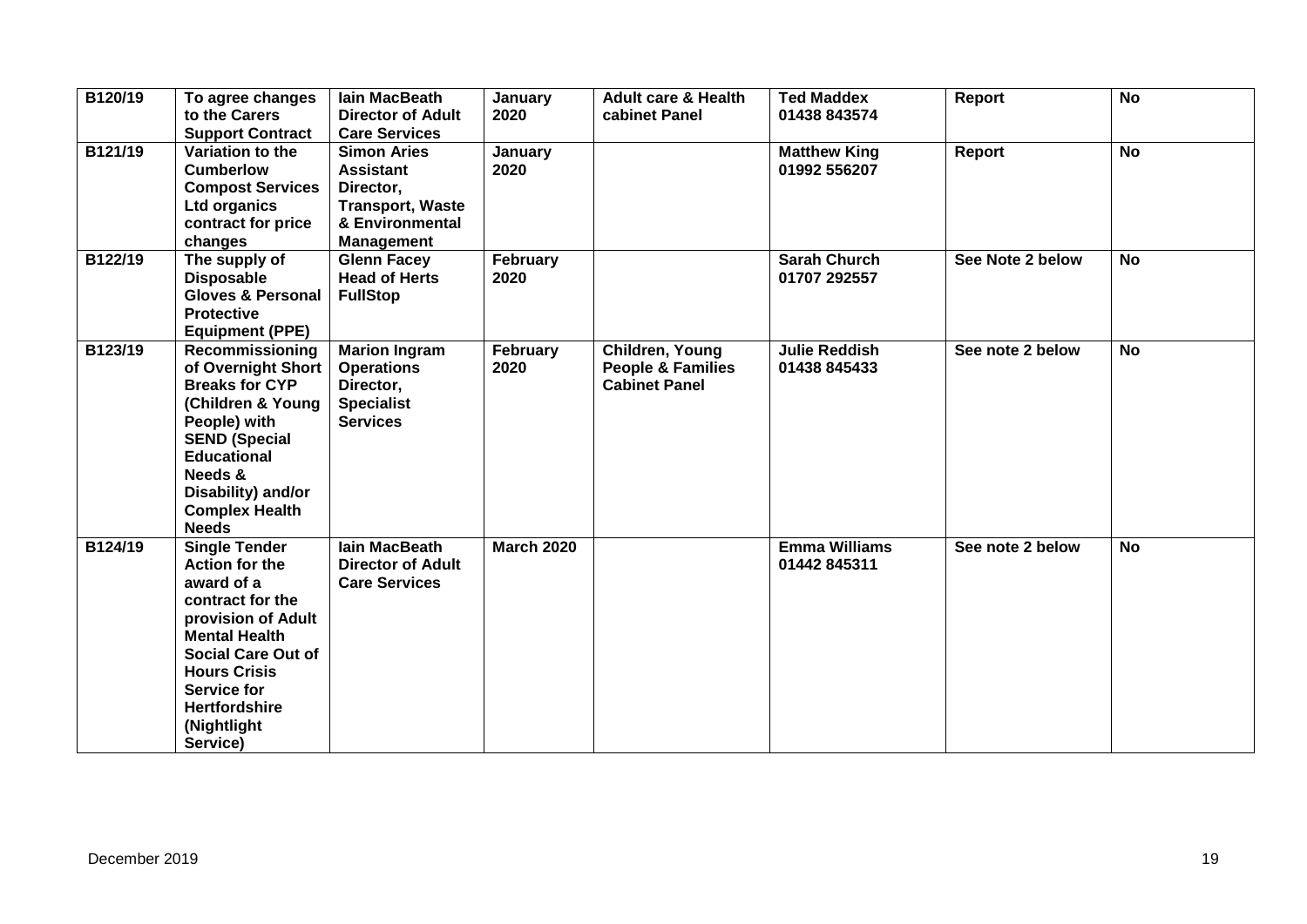| B125/19 | Provision of a<br>Four bed<br><b>Residential Unit</b><br>for Children and<br><b>Young People at</b><br><b>Wilbury Road,</b><br>Letchworth | <b>Marion Ingram</b><br><b>Operations</b><br>Director,<br><b>Specialist</b><br><b>Services</b>                         | <b>April 2020</b> | <b>Lynn Knowles</b><br>07740 918847 | See note 2 below | No |
|---------|-------------------------------------------------------------------------------------------------------------------------------------------|------------------------------------------------------------------------------------------------------------------------|-------------------|-------------------------------------|------------------|----|
| B126/19 | Decision on the<br>delivery of<br>services for<br><b>Household Waste</b><br><b>Recycling Centres</b>                                      | <b>Simon Aries</b><br><b>Assistant</b><br>Director,<br><b>Transport, Waste</b><br>& Environmental<br><b>Management</b> | <b>April 2020</b> | <b>Matthew King</b><br>01992 556207 | Report           | No |

#### **Notes:**

- 1. CBC contract = on behalf of 17 local authority members of the Central Buying Consortium<br>2. Quality and price evaluation derived from tenderers' submissions (which may contain exen
- 2. Quality and price evaluation derived from tenderers' submissions *(which may contain exempt information and if so will not be available for public inspection)*
- 3. Collaborative contract with one or more authorities (not a CBC contract)<br>4. Part II (due to 'Information relating to the financial or business affairs of a
- Part II (due to 'Information relating to the financial or business affairs of any particular person (including the Council')".

If you have any general enquiries about this Forward Plan - contact Deborah Jeffery, Assistant Manager, Democratic Services, 01992 555563 Email: [deborah.jeffery@hertfordshire.gov.uk](mailto:deborah.jeffery@hertfordshire.gov.uk) 

**QUENTIN BAKER, CHIEF LEGAL OFFICER**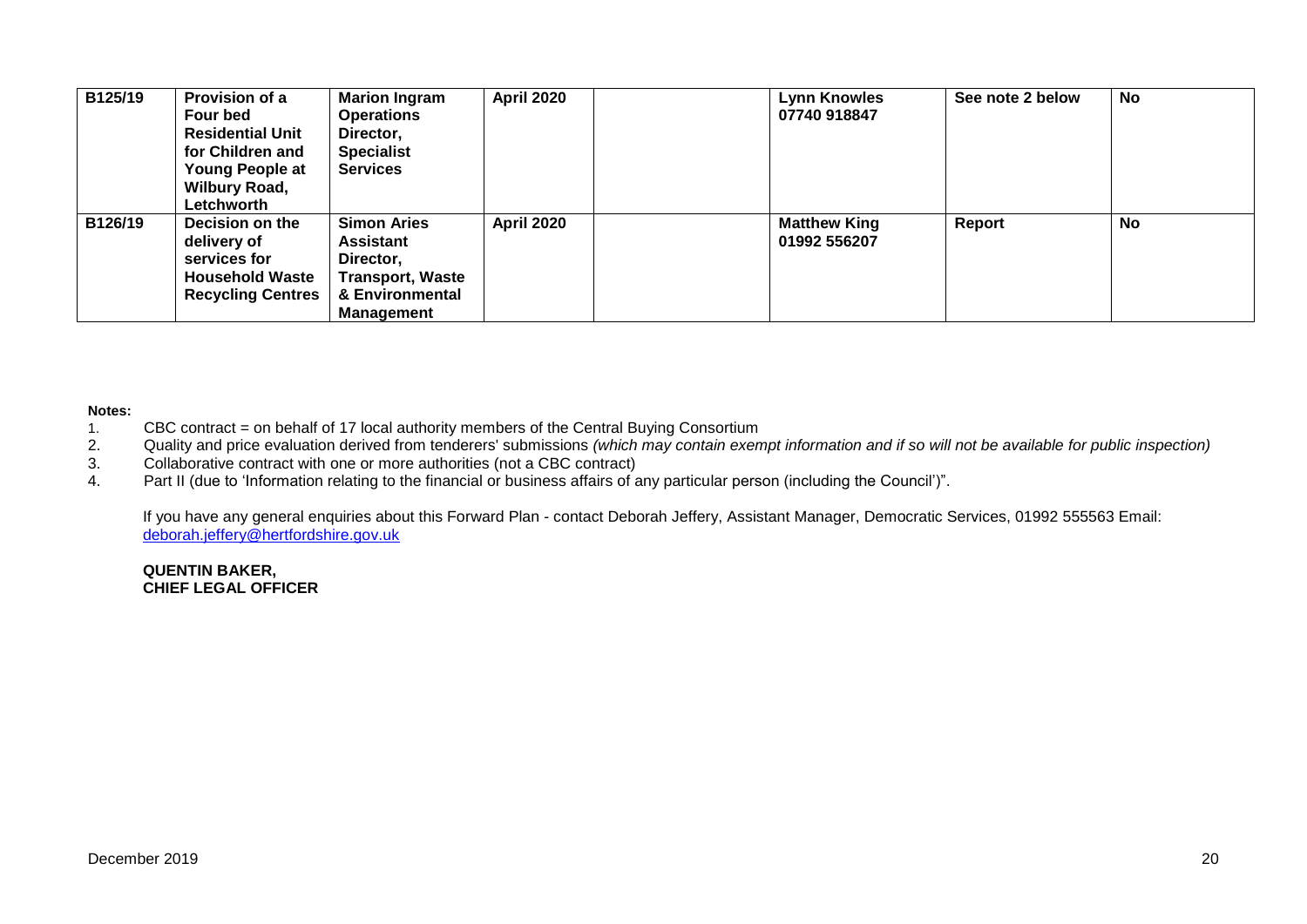

## **HERTFORDSHIRE COUNTY COUNCIL**

**FORWARD PLAN Notice of (a) key and other decisions likely to be made on behalf of the County Council by Cabinet, (b) key decisions likely to be made on behalf of the County Council by Officers and (c) decisions on Traffic Regulation Orders likely to be made by Officers on behalf of the County Council in the period 1 January 2020 – 30 April 2020**

## **Published: 5 December 2019**

[Note: Key decisions and other decisions due to be reached in December 2019 but not yet made remain listed (notice of these items was given in the Forward Plan issued on 4 November 2019)]

# **TRAFFIC REGULATION ORDERS**

## **EAST HERTS & LEA VALLEY**

#### **Broxbourne**

| Location                                        | <b>Proposed Restriction</b> |
|-------------------------------------------------|-----------------------------|
| Andrews Lane, Cheshunt                          | 30mph Speed Limit           |
| Bryanstone Road, Waltham Cross                  | <b>Waiting Restrictions</b> |
| Hillside Crescent, Cheshunt                     | <b>Waiting Restrictions</b> |
| Blindman's Lane / Clarendon Road, Cheshunt      | <b>Waiting Restrictions</b> |
| Southmead Crescent / Marshcroft Drive, Cheshunt | <b>Waiting Restrictions</b> |
| Old Highway, Hoddesdon                          | <b>Waiting Restrictions</b> |
| Bury Green Road / Tudor Avenue, Cheshunt        | <b>Waiting Restrictions</b> |
| Northfield/Southfield Roads, Waltham Cross      | <b>Waiting Restrictions</b> |
| Goffs Lane, Goffs Oak                           | Prohibition of Left Turn    |
| Cavell Road, Flamstead End                      | <b>Waiting Restrictions</b> |

#### **East Herts**

| Location                                              | <b>Proposed Restriction</b>                      |
|-------------------------------------------------------|--------------------------------------------------|
| Various Roads, Hertford (3 areas)                     | <b>Waiting Restrictions</b>                      |
| <b>Hertford Town Centre</b>                           | Experimental Pedestrian Zone                     |
| A120, Cambridge Road & Old Standon Hill, Standon      | One Way, Prescribed Routes, Prohibition of Turns |
| A120, High Street & Mill End, Standon                 | <b>Waiting Restrictions</b>                      |
| Hartham Lane, Hertford                                | <b>Waiting Restrictions</b>                      |
| Crane Mead, Ware                                      | Waiting Restrictions, Road Humps                 |
| Ermine Street, Norris Way etc, Buntingford            | <b>Waiting Restriction</b>                       |
| B180 Hunsdon Road, Widford                            | 40mph Speed Limit                                |
| Various Roads, Hertford                               | <b>Waiting Restrictions</b>                      |
| Havers Lane, Bishop's Stortford                       | <b>Waiting Restrictions</b>                      |
| Newlands Avenue, Lovett Close etc, Bishop's Stortford | <b>Waiting Restrictions</b>                      |
| Kiffin Road / Kitchener Road, Bishop's Stortford      | 20mph Speed Limit                                |
| Allerthrop Road, Bishop's Stortford                   | Road Humps                                       |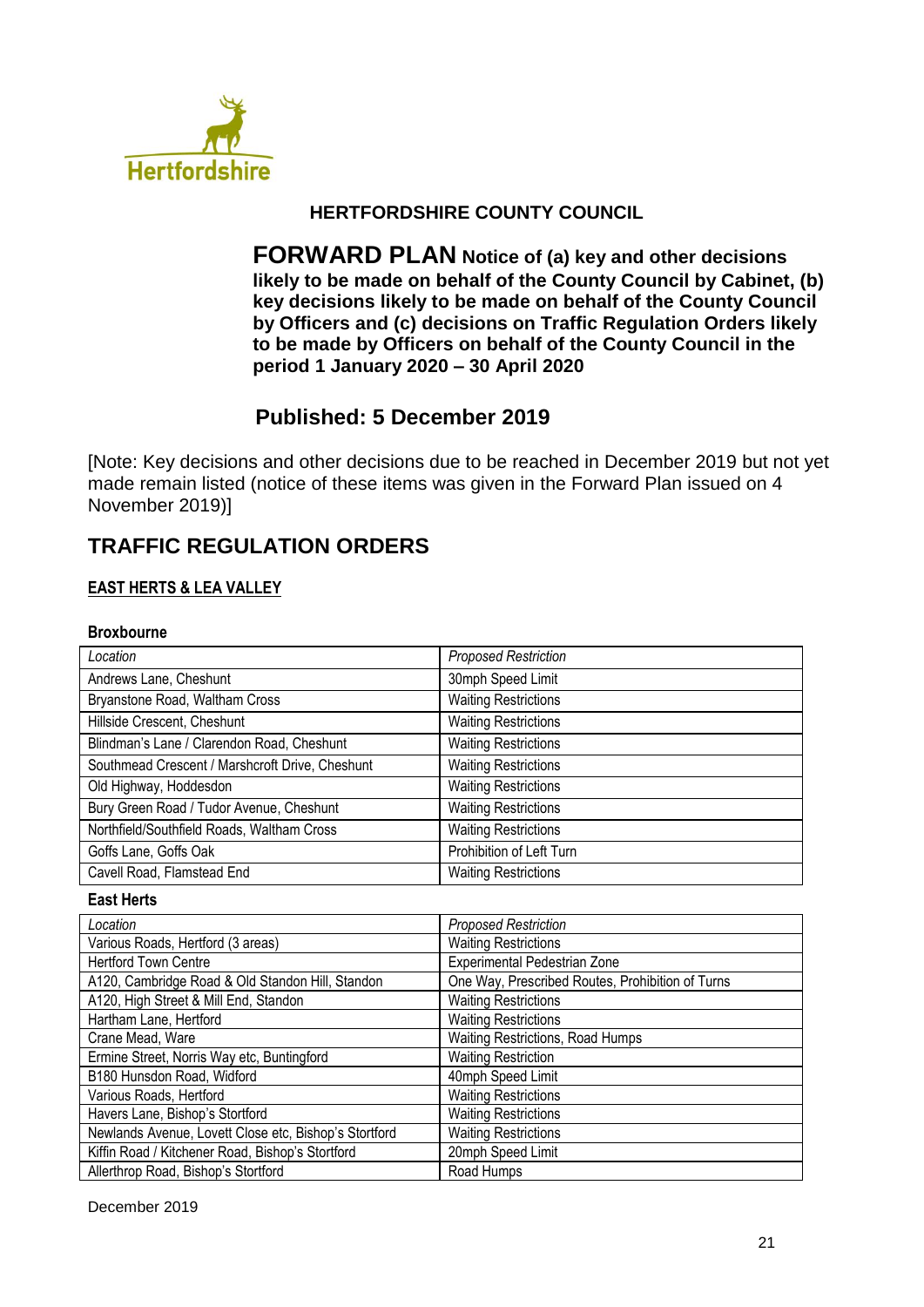| Various Roads, Cottered/Cromer/Ardeley                | 30mph Speed Limit                |
|-------------------------------------------------------|----------------------------------|
| Park Road / Fanshawe Crescent, Ware                   | <b>Waiting Restrictions</b>      |
| Dimsdale Crescent / The Wraglings, Bishop's Stortford | <b>Waiting Restrictions</b>      |
| Hallingbury Road, Bishop's Stortford                  | <b>Waiting Restrictions</b>      |
| Wentworth Drive/Sunningdale, Bishop's Stortford       | <b>Waiting Restrictions</b>      |
| South Road/Saffron Meadwo, Standon                    | <b>Waiting Restrictions</b>      |
| Various Roads, Bengeo, Hertford                       | <b>Waiting Restrictions</b>      |
| London Road, Hertford Heath                           | Waiting Restrictions, Road Humps |
| <b>Bullocks Lane, Hertford</b>                        | <b>Waiting Restrictions</b>      |
| Hare Street Road, Buntingford                         | <b>Waiting Restrictions</b>      |
| Fairway, Sawbridgeworth                               | <b>Waiting Restrictions</b>      |

# **MID HERTS**

#### **Dacorum**

| Location                                             | <b>Proposed Restriction</b>              |
|------------------------------------------------------|------------------------------------------|
| Tringford Road, Tring                                | 30mph Speed Limit, Waiting Restrictions  |
| Sunnyhill Road/Melsted Road, Hemel Hempstead         | <b>Waiting Restrictions</b>              |
| Bridgewater Road, Berkhamsted                        | <b>Waiting Restrictions</b>              |
| Various Roads, Berkhamsted (2)                       | <b>Waiting Restrictions</b>              |
| Various Roads, Hemel Hempstead                       | <b>Experimental Waiting Restrictions</b> |
| A4147 Maylands Avenue, Hemel Hempstead               | <b>Revocation Waiting Restrictions</b>   |
| A4251 London Road / Magenta Court, Hemel Hempstead   | <b>Waiting Restrictions</b>              |
| Buncefield Lane / Wood Lane End etc, Hemel Hempstead | <b>Width Restriction</b>                 |
| Sunnyhill Road, Glenview Road etc, Hemel Hempstead   | <b>Waiting Restrictions</b>              |
| Hunters Oak, The Melings etc, Hemel Hempstead        | <b>Waiting Restrictions</b>              |
| Durrants Hill Road, Hemel Hempstead                  | <b>Waiting Restrictions</b>              |
| Cotesmore Road/Damask & Shepherds Green, Hemel       | <b>Waiting Restrictions</b>              |

## **St. Albans**

| Location                       | <b>Proposed Restriction</b>                             |
|--------------------------------|---------------------------------------------------------|
| Sandpit Lane, St Albans        | 30mph Speed Limit                                       |
| Langley Grove, Sandridge       | <b>Waiting Restriction</b>                              |
| Waverley Road, St Albans       | <b>Waiting Restrictions</b>                             |
| Harpenden Lane, Redbourn       | <b>Waiting Restrictions</b>                             |
| Beech Road, St Albans          | <b>Waiting Restrictions</b>                             |
| Lower Luton Road, Harpenden    | Waiting Restrictions, 20/30/40 mph, One Way, Road Humps |
| Chiswell Green Lane, St Albans | <b>Waiting Restrictions</b>                             |

## **Welwyn Hatfield**

| Location                              | <b>Proposed Restriction</b>                                |
|---------------------------------------|------------------------------------------------------------|
| Welwyn Garden City Town Centre        | Restricted Zone, Pedestrian Zone, 20mph Speed Limit, Cycle |
|                                       | Lane, One Way Traffic, Parking Places, Road Humps          |
| Fretherne Road, Welwyn Garden City    | Prohibition of Motor Vehicles                              |
| Bridgefields, Welwyn Garden City      | <b>Waiting Restrictions</b>                                |
| Mimram Road, Welwyn                   | <b>Waiting Restrictions</b>                                |
| Harmer Green Lane, Digswell           | <b>Waiting Restrictions</b>                                |
| Bishop's Rise/Garden Avenue, Hatfield | <b>Waiting Restrictions</b>                                |
| Oldings Corner, Hatfield              | Waiting Restrictions, Pedestrian Crossing                  |
| Chipmunk Chase, Hatfield              | <b>Waiting Restrictions</b>                                |
| Various Roads, Hatfield               | 20mph Speed Limit                                          |
| Various Roads, Hatfield               | 20mph Speed Limit                                          |
| Various Roads, Hatfield               | <b>Waiting Restrictions</b>                                |
| Boundary Lane/Elliott Close, Welwyn   | <b>Waiting Restrictions</b>                                |
| Hertford Road, Digswell               | <b>Waiting Restrictions</b>                                |